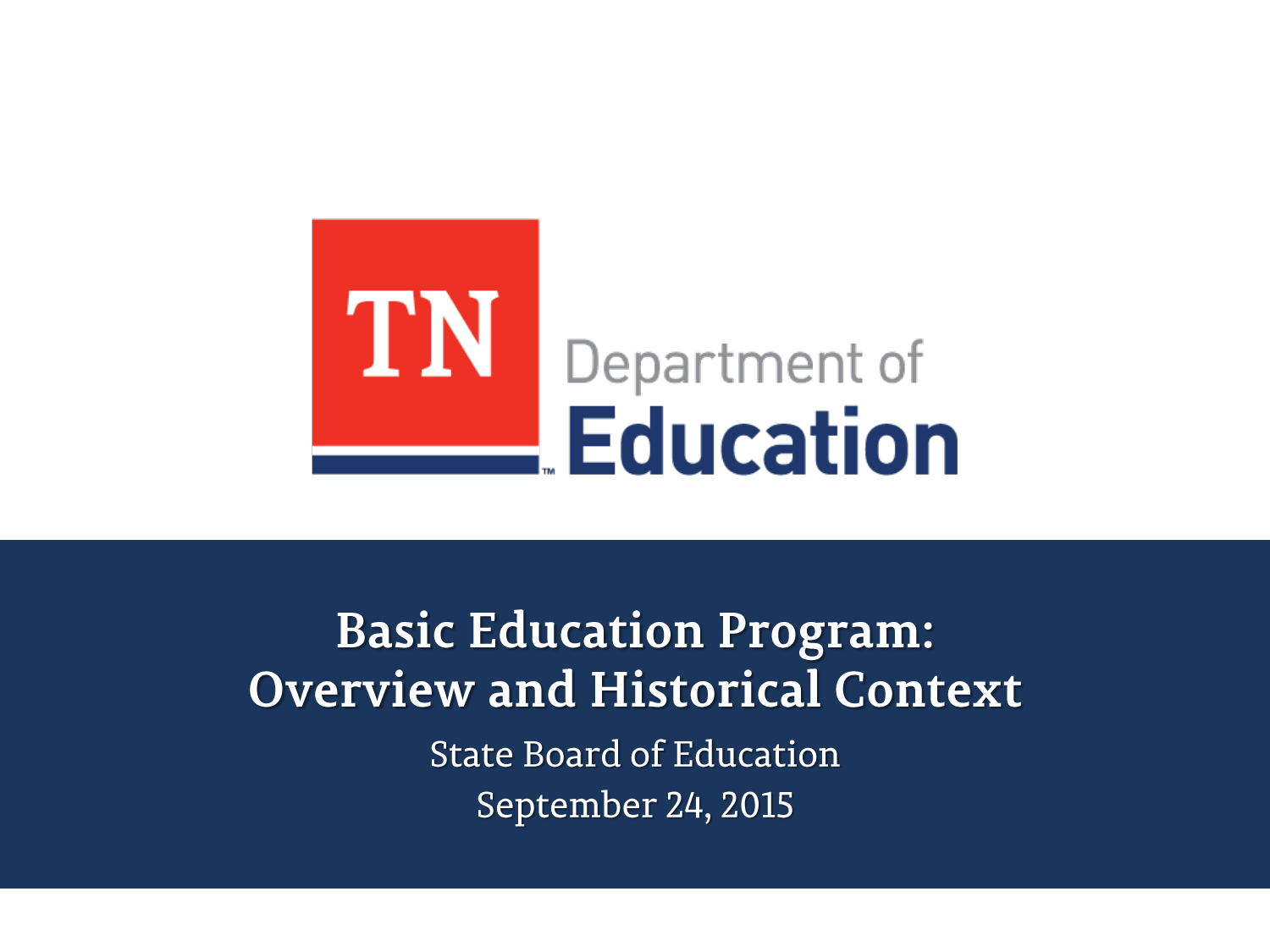## **What is the BEP?**

• Formula that determines the funding level required for each school system to provide a common, basic level of service for all students.

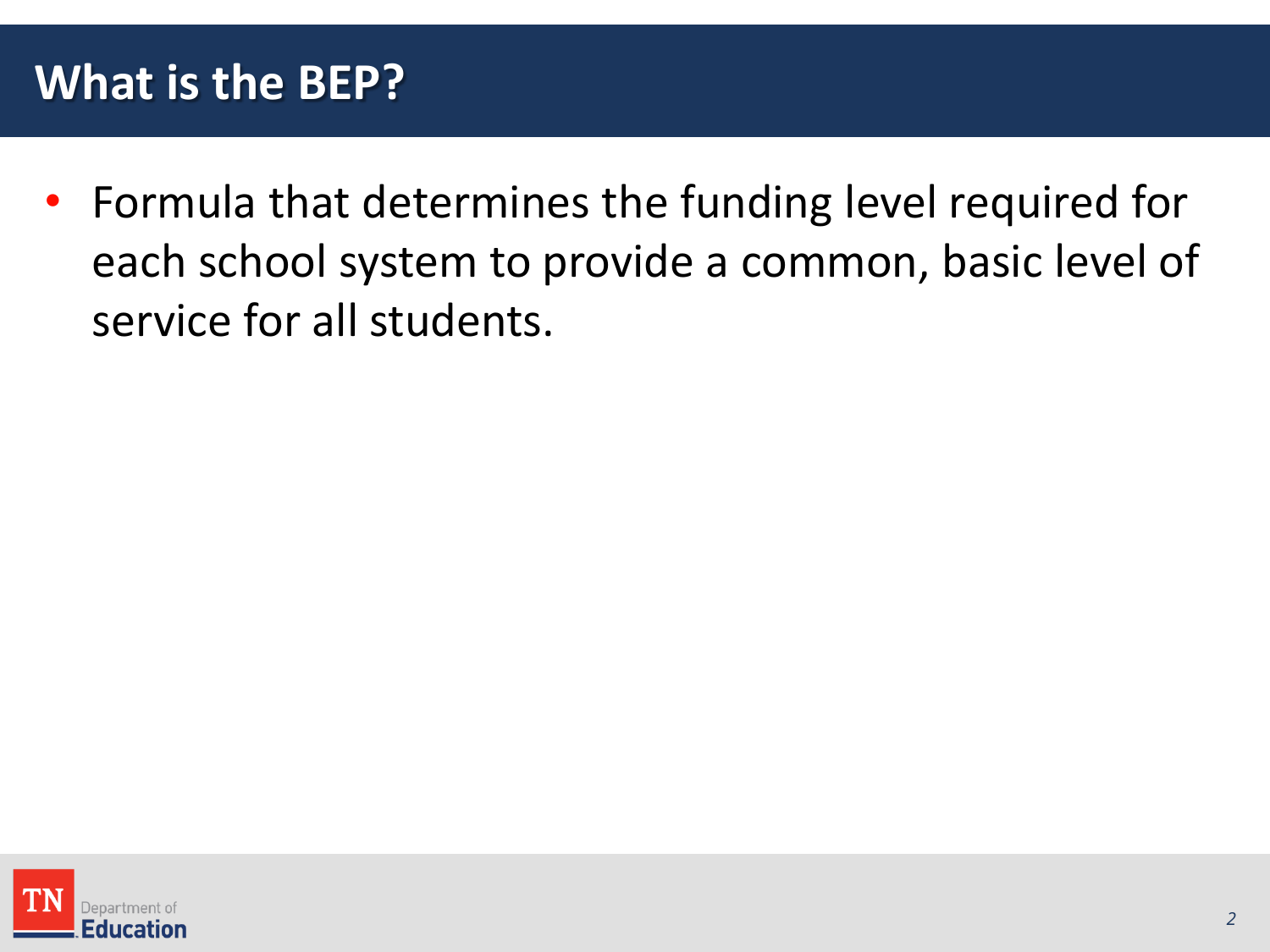### **History**

- Adopted by the General Assembly in 1992 as part of the Education Improvement Act
- Developed in response to successful legal challenge by 77 small school districts, which claimed the state's previous funding mechanism (TN Foundation Program) was unconstitutional due to inequities
- Revised in 2007 (BEP 2.0)

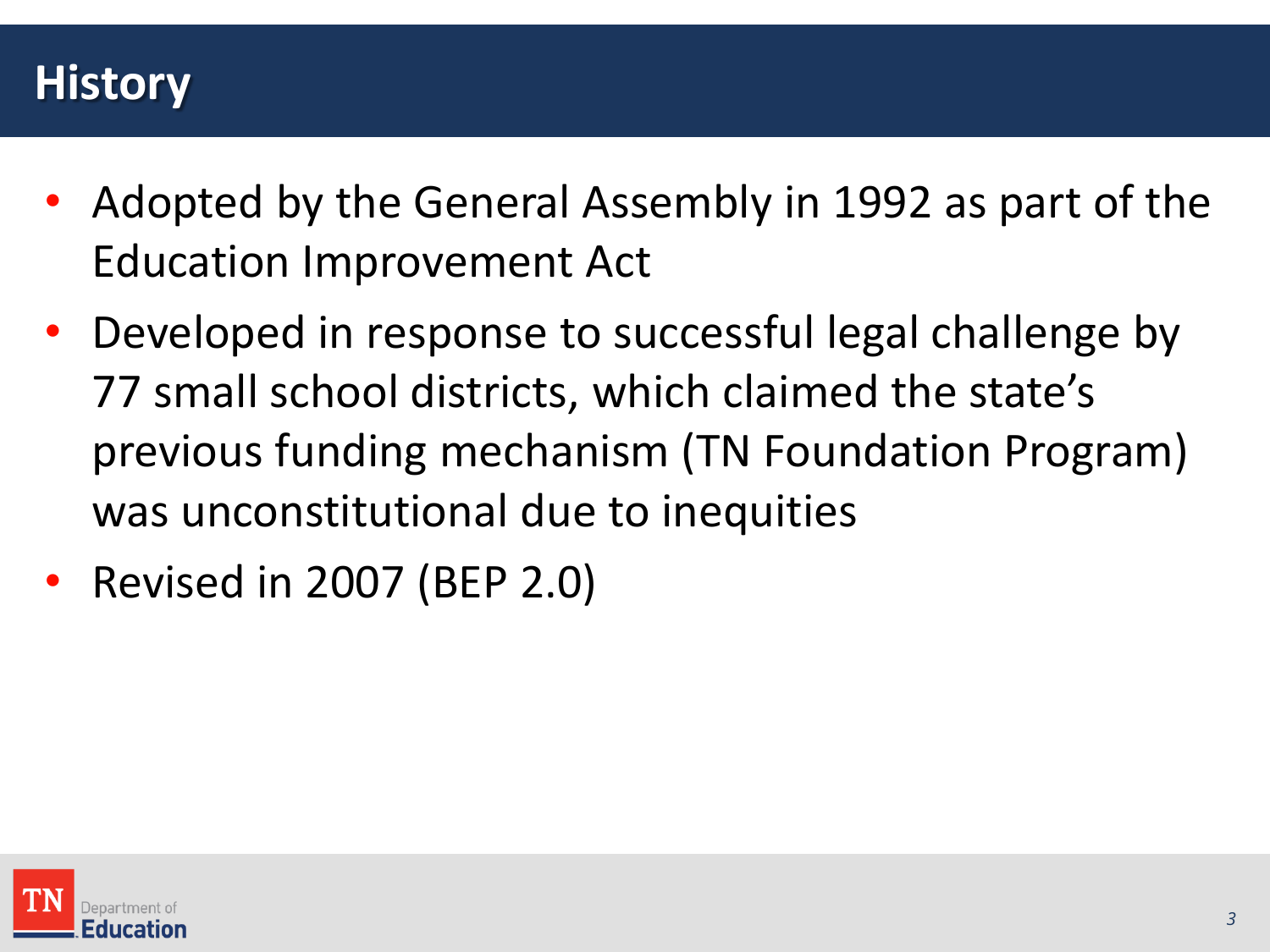## **TN Supreme Court Decisions**

- Small Schools I (1993)
	- Court finds the state's funding method unconstitutional due to inequities for children living in areas with a lesser ability to raise revenue.
- Result:
	- General Assembly adopts the BEP (1992), providing for allocation of funds based on ability of local governments to raise revenue and the costs of components deemed by the state board to be necessary for school districts to provide a basic education.

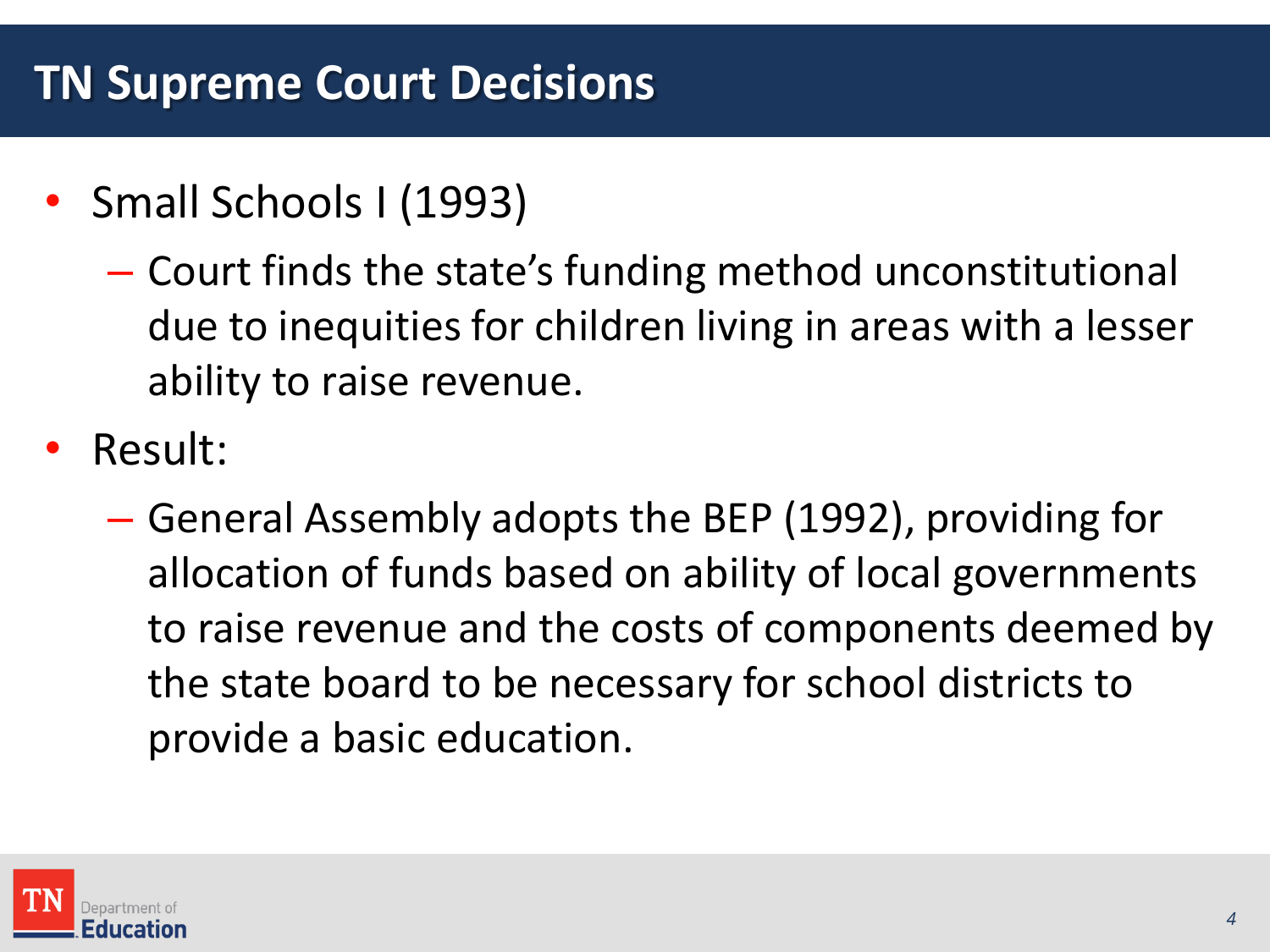## **TN Supreme Court Decisions**

- Small Schools II (1995)
	- Court declares state's educational plan must include equalization of teacher salaries according to the formula.
- Result:
	- General Assembly attempts to equalize salaries by appropriating funds (\$12 million) to districts with low salary averages.

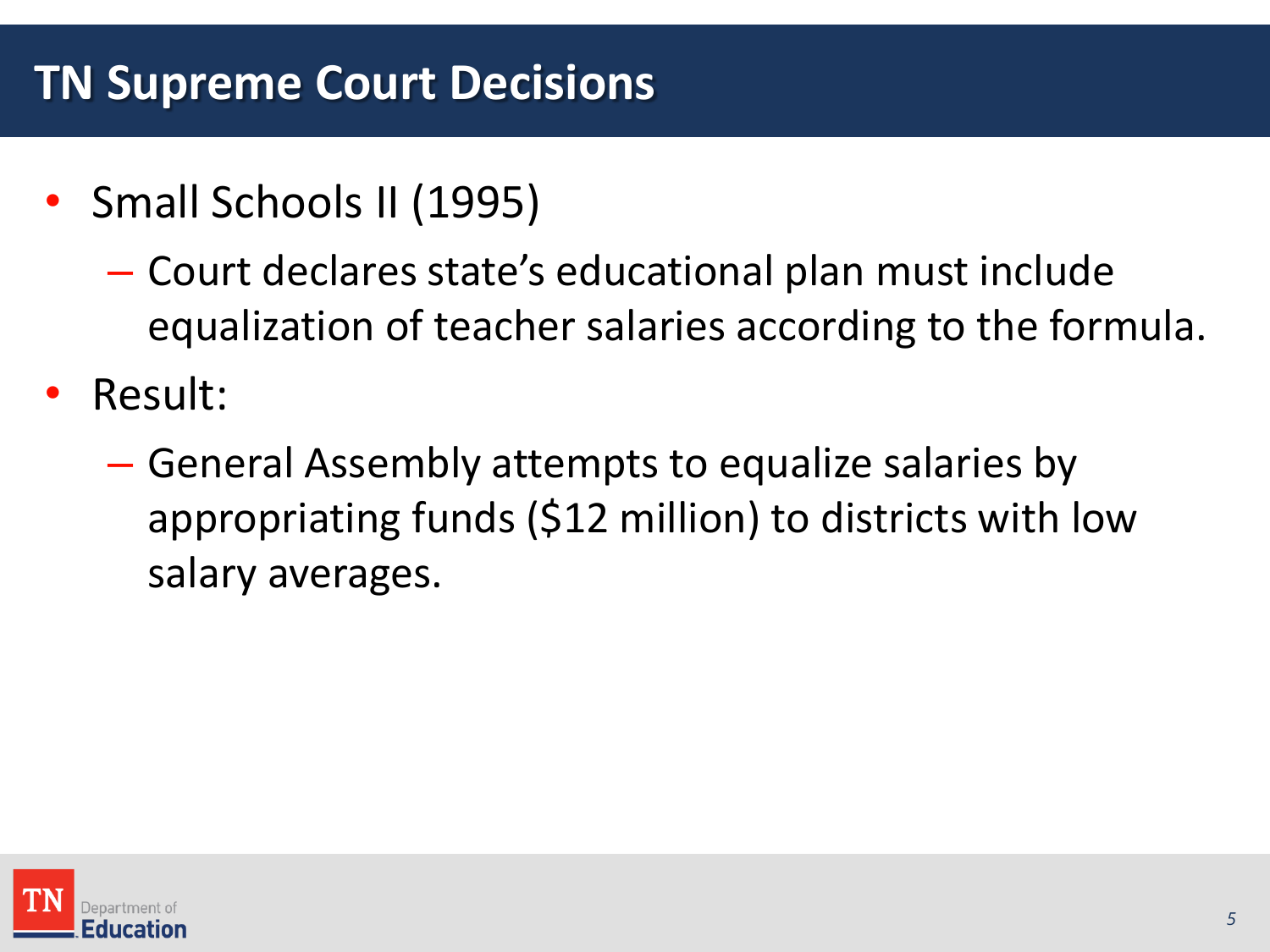- Small Schools III (2002)
	- Court finds the state's teacher salary equity plan does not equalize salaries according to the formula as it contains no mechanism for cost determination or annual cost review.
- Result:
	- Gov. Bredesen and General Assembly add \$27 million in the FY04 Budget for salary equalization
	- Task Force on Teacher Pay established by the Governor.
	- Teacher salaries included as a regular component of the BEP formula.

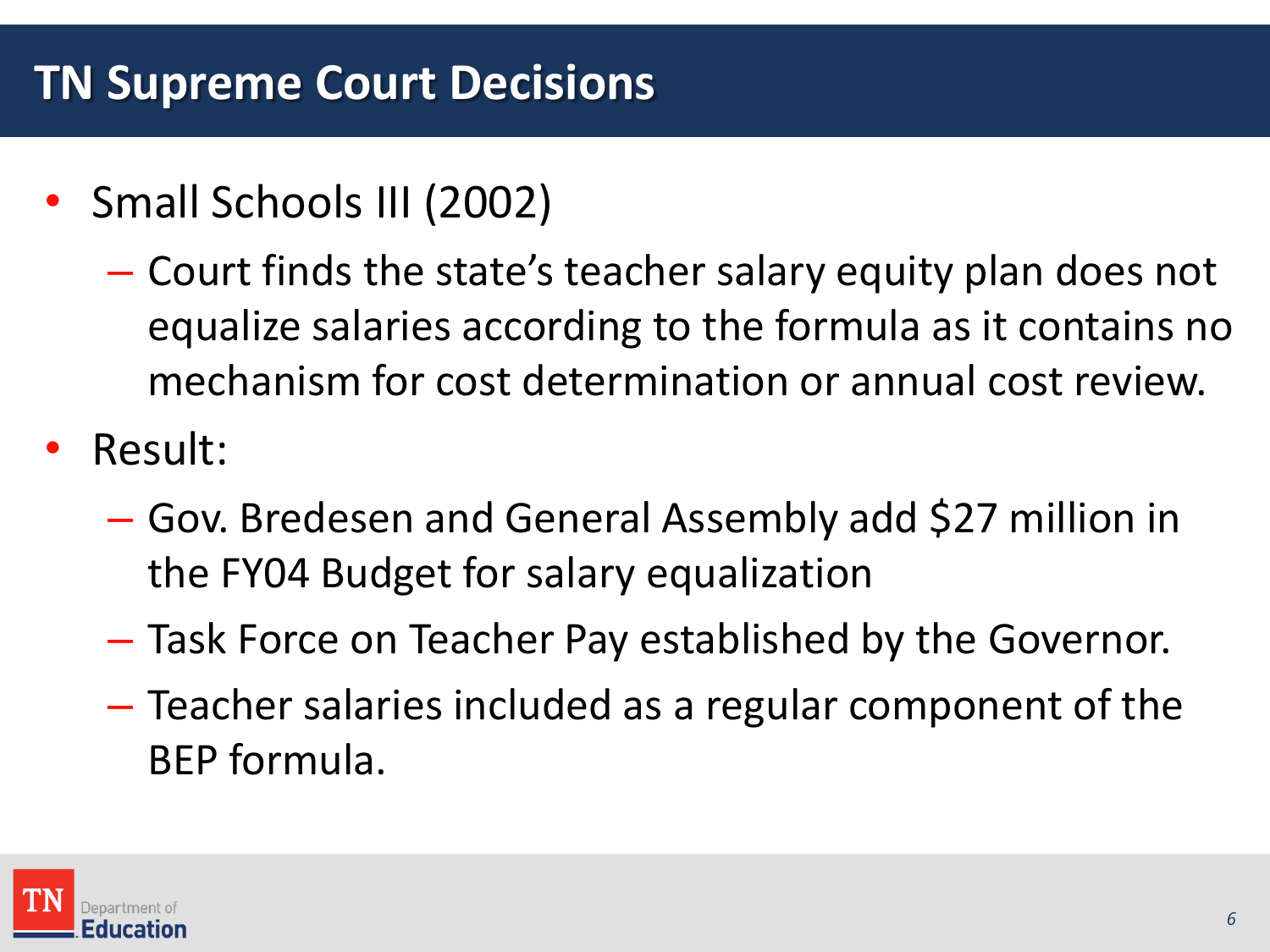### **Equity vs. Adequacy**

- The current lawsuits against the state relative to funding focus primarily on adequacy, or the amount of funding, using the Small Schools cases as a legal basis.
- However, the TN Supreme Court Small Schools decisions are based on equity, not adequacy. The Court has never ruled on adequacy and, in fact, has been very clear that it is not the role of the Court to direct the General Assembly to fund education at any certain level.

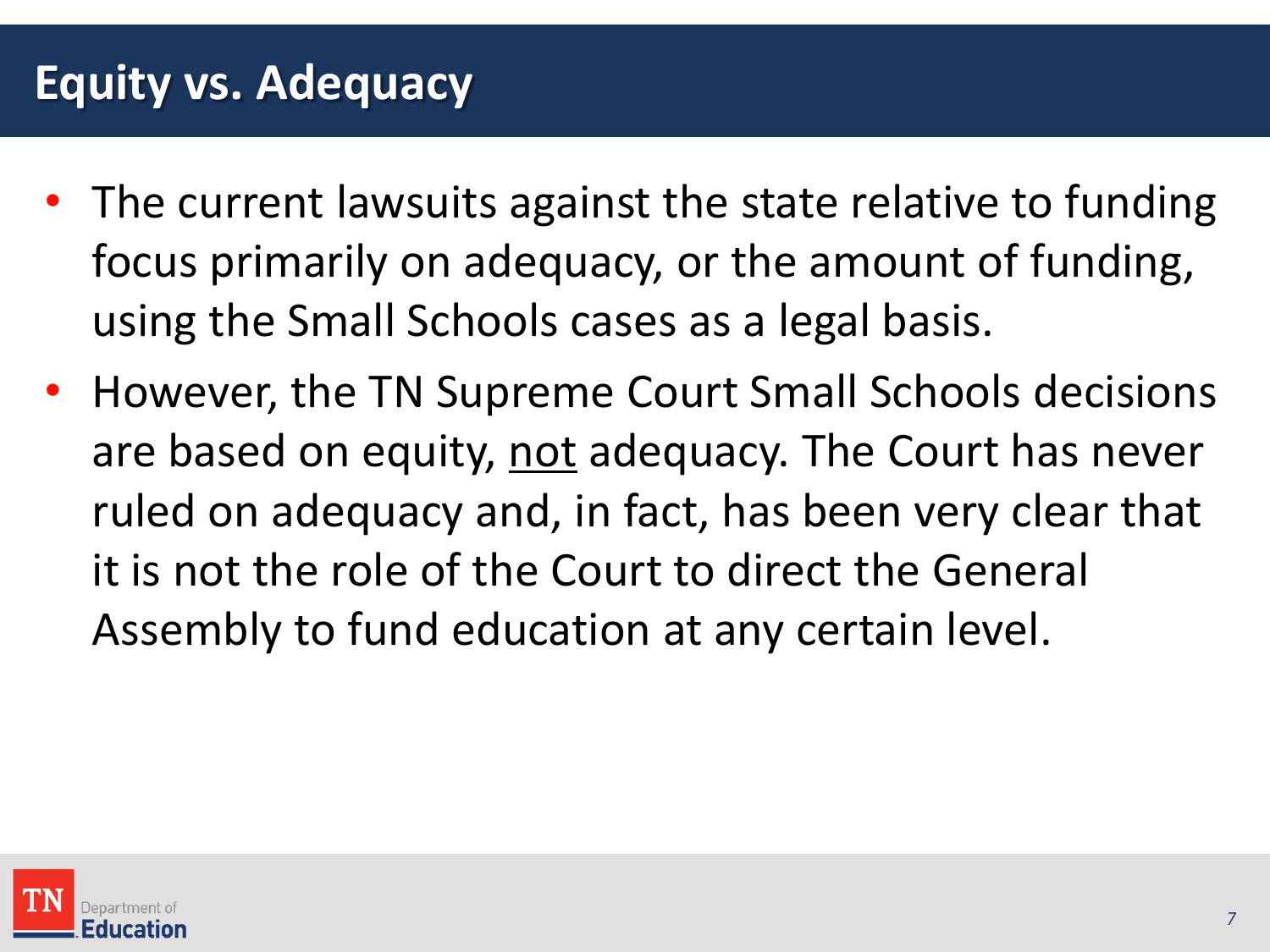As determined by the Court, Article XI, Section 12 of the TN Constitution requires the General Assembly to:

*maintain and support a system of free public schools that provides, at least, the opportunity to acquire general knowledge, develop the powers of reasoning and judgment, and generally prepare students intellectually for a mature life.*

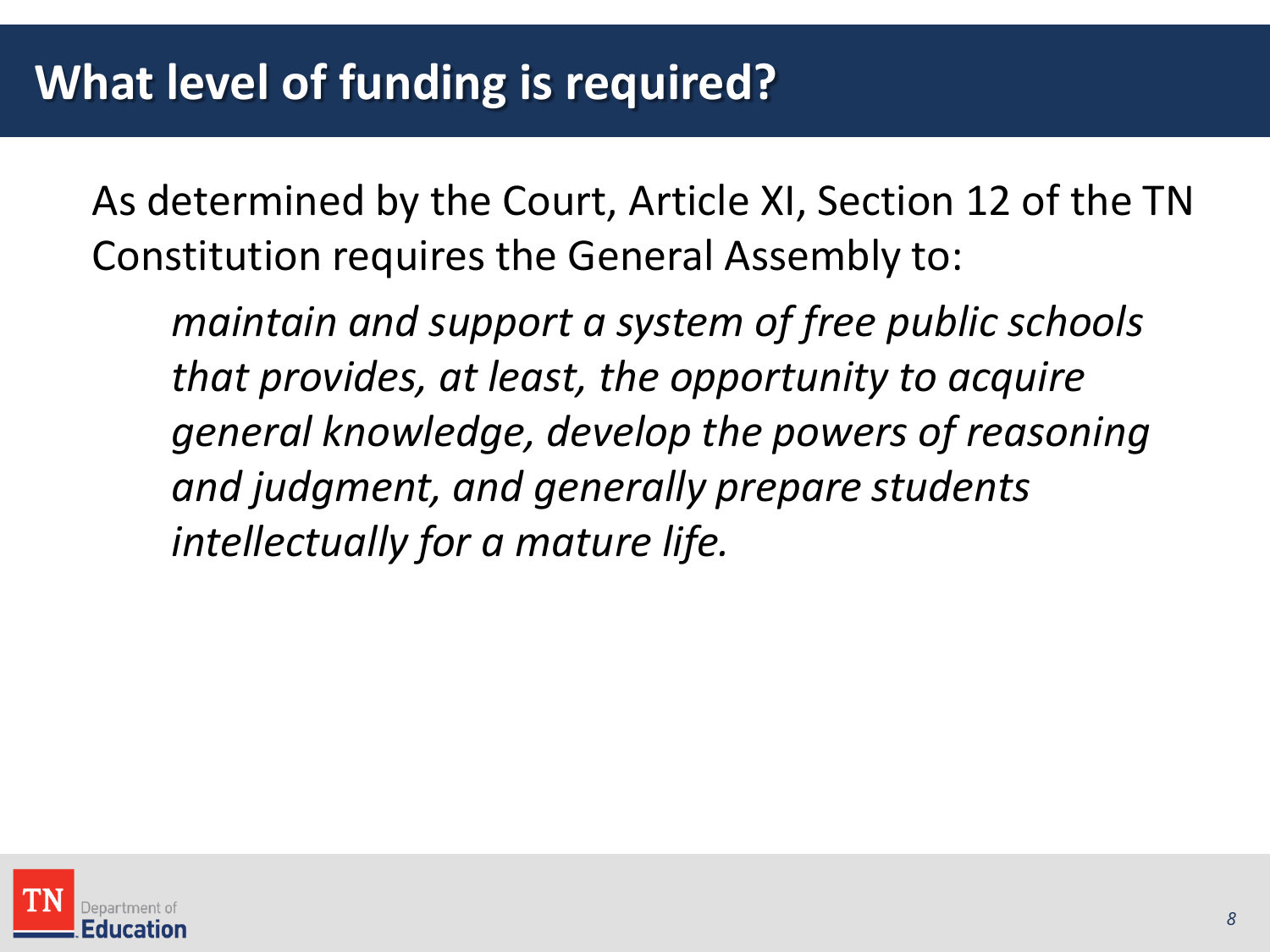# **BEP Highlights**

- Comprehensive funding mechanism with components necessary for funding a "basic" education (45 components)
- No "targeted" funding
- Funding is flexible; BEP is a funding formula, not a spending plan
- Formula heavily considers local ability to pay to address equity and the mandates of the TN Supreme Court

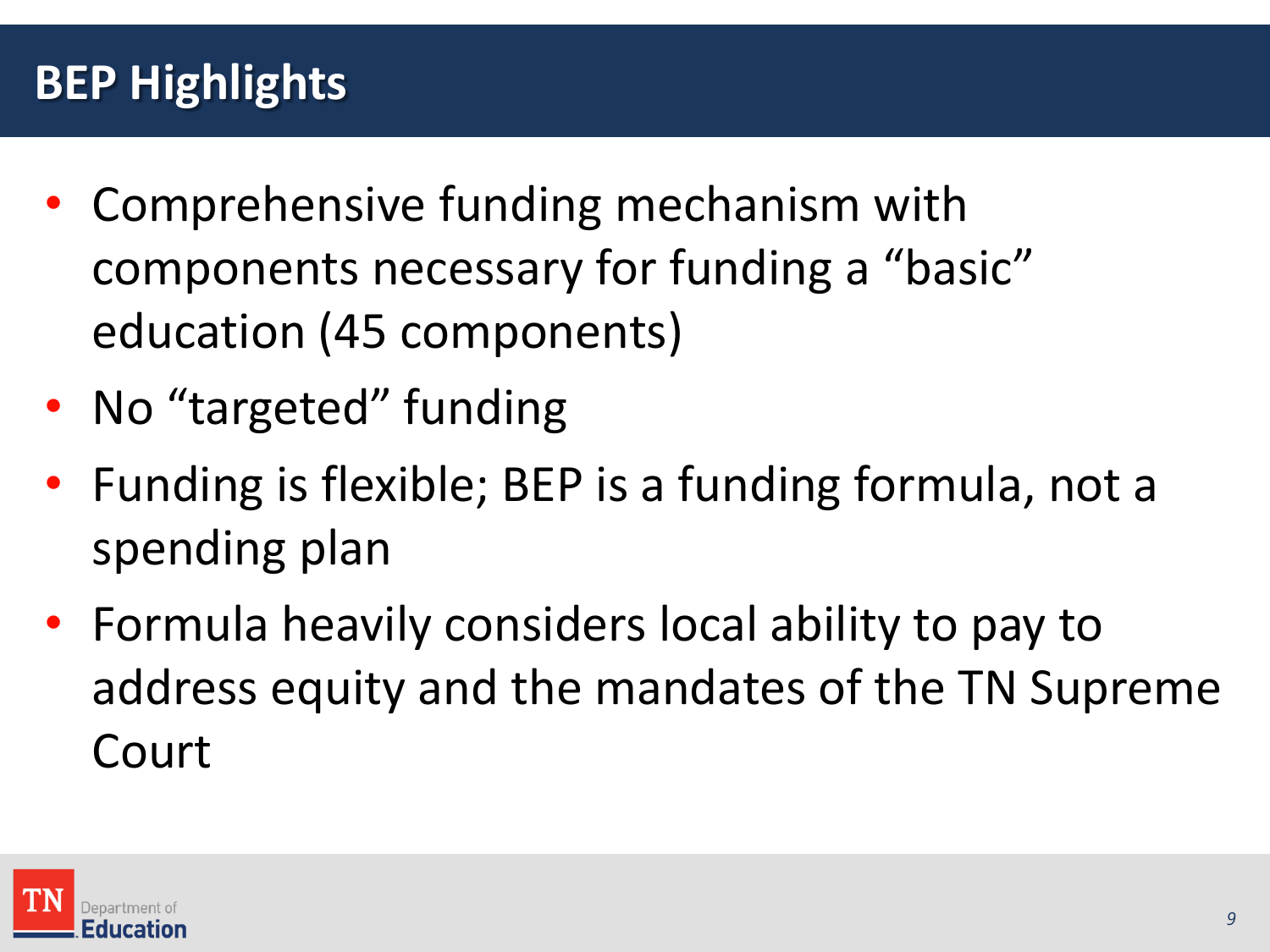# **BEP Components: 3 Categories**

- 1. Instructional (State/Local = 70%/30%)
	- **EX: Teaching Positions**
- 2. Classroom (State/Local = 75%/25%)
	- **EX: Textbooks, Instructional Equipment, etc.**
- 3. Non-classroom (State/Local = 50%/50%)
	- **EX: Capital Outlay, Transportation**

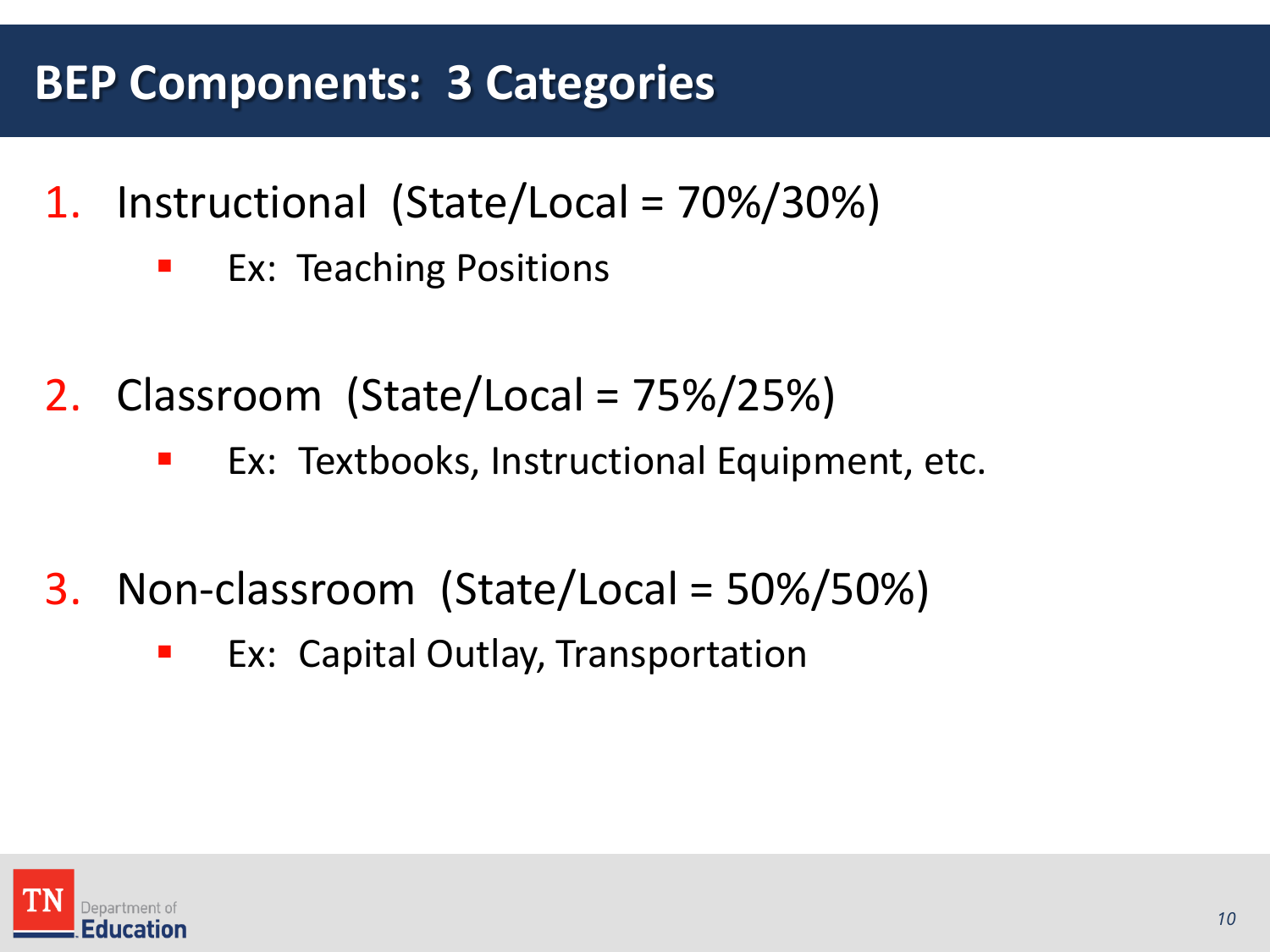#### **BEP Components**

- Original components established by the state board of education for the 1992-1993 school year
- Most recent revision prior to BEP 2.0 was in 2006 for FY 07 (at-risk; ELL improvements)
- Most recent component addition was in 2002 (ELL)

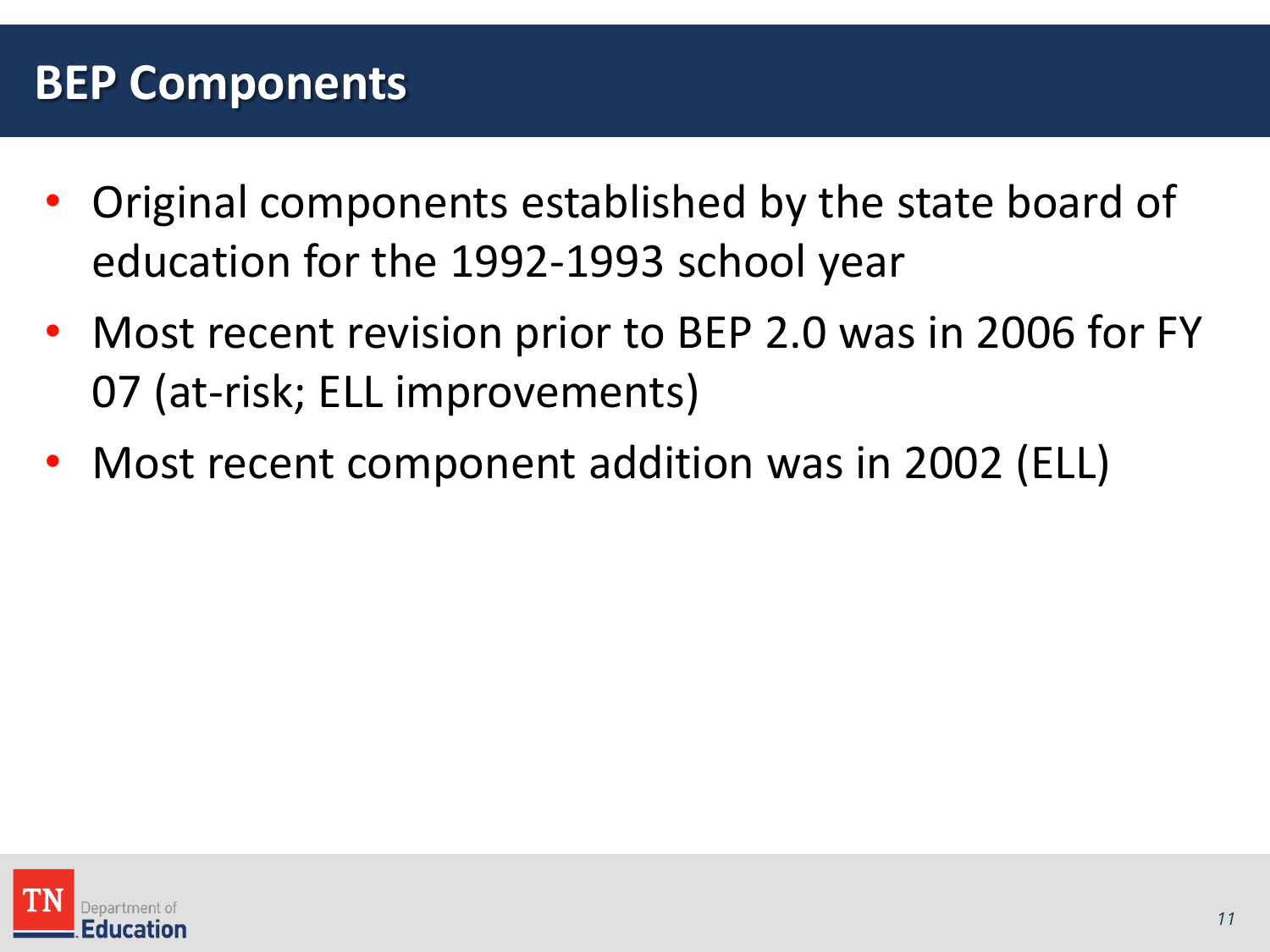### **How Does the BEP Work?**

- 1. Funding
	- State determines need
- 2. Equalization
	- Based on Local Ability to Pay or Fiscal Capacity
		- Fiscal Capacity Indices provided by:
			- Tennessee Advisory Commission on Intergovernmental Relations (TACIR)
			- UT Center for Business and Economic Research (CBER)
		- County level determination

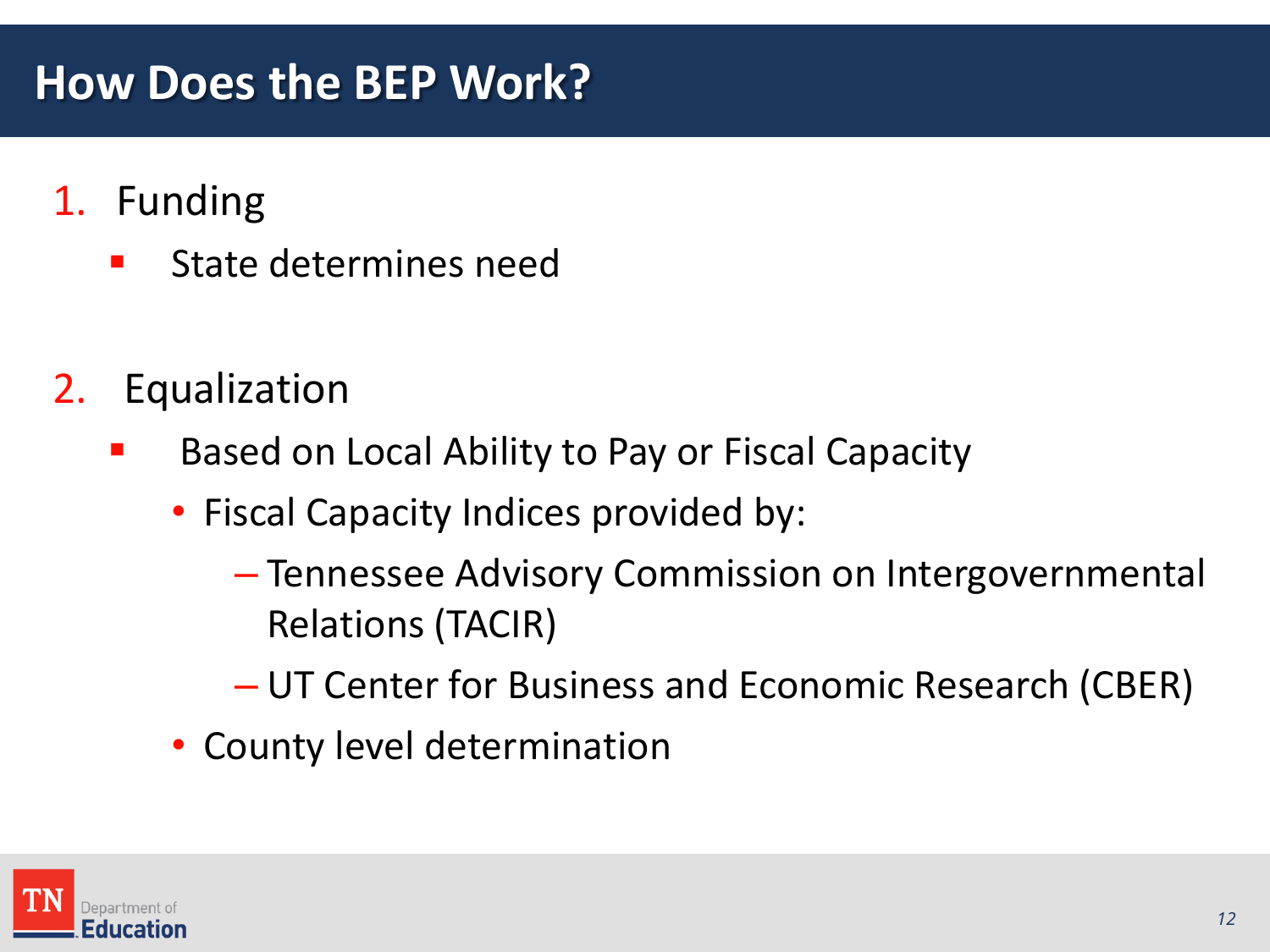# **Determining Need - ADMs**

- ADMs (average daily memberships) drive the formula funded on prior year's ADMs
	- *Note: LEAs also receive some growth funding based on current year numbers.*
- ADMs generate:
	- Positions teachers, supervisors, assistants
	- Funding ADMs are multiplied by a Unit Cost for supplies, equipment, textbooks, travel, capital outlay, etc.
- Funding months and weighting
	- $-$  Month 2 12.5% Month 6 35%
	- $-$  Month 3 17.5% Month 7 35%

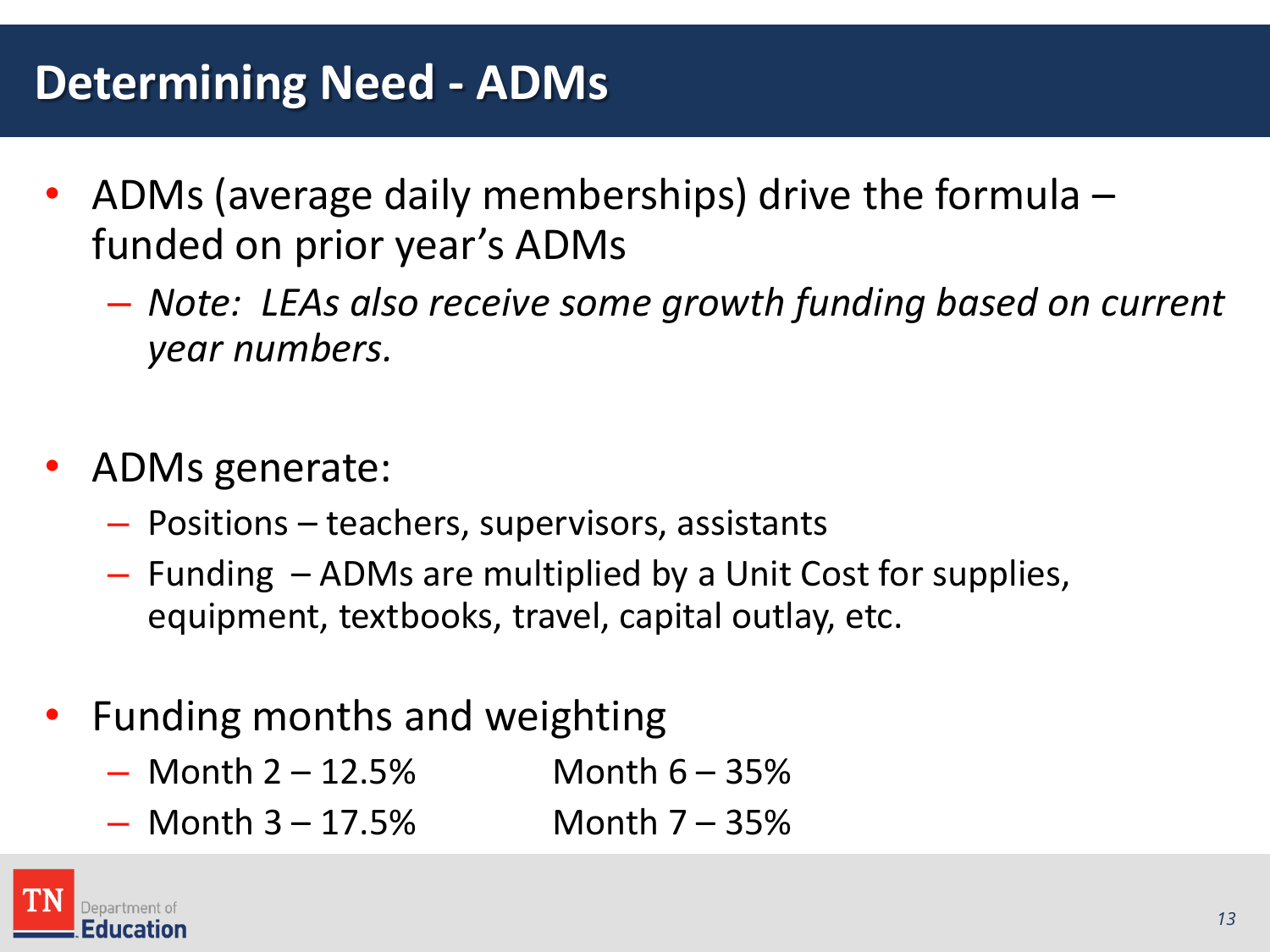CBER Model (newer model per BEP 2.0)

- **Determines a county's capacity to raise local revenues for** education from its property and sales tax base
- Each county's fiscal capacity is the sum of:
	- The County's equalized assessed property plus IDBs multiplied by a statewide average property tax rate for education *plus*
	- The County's sales tax base multiplied by a statewide average sales tax rate for education
- Each county's fiscal capacity index is the ratio of its fiscal capacity to the total statewide fiscal capacity

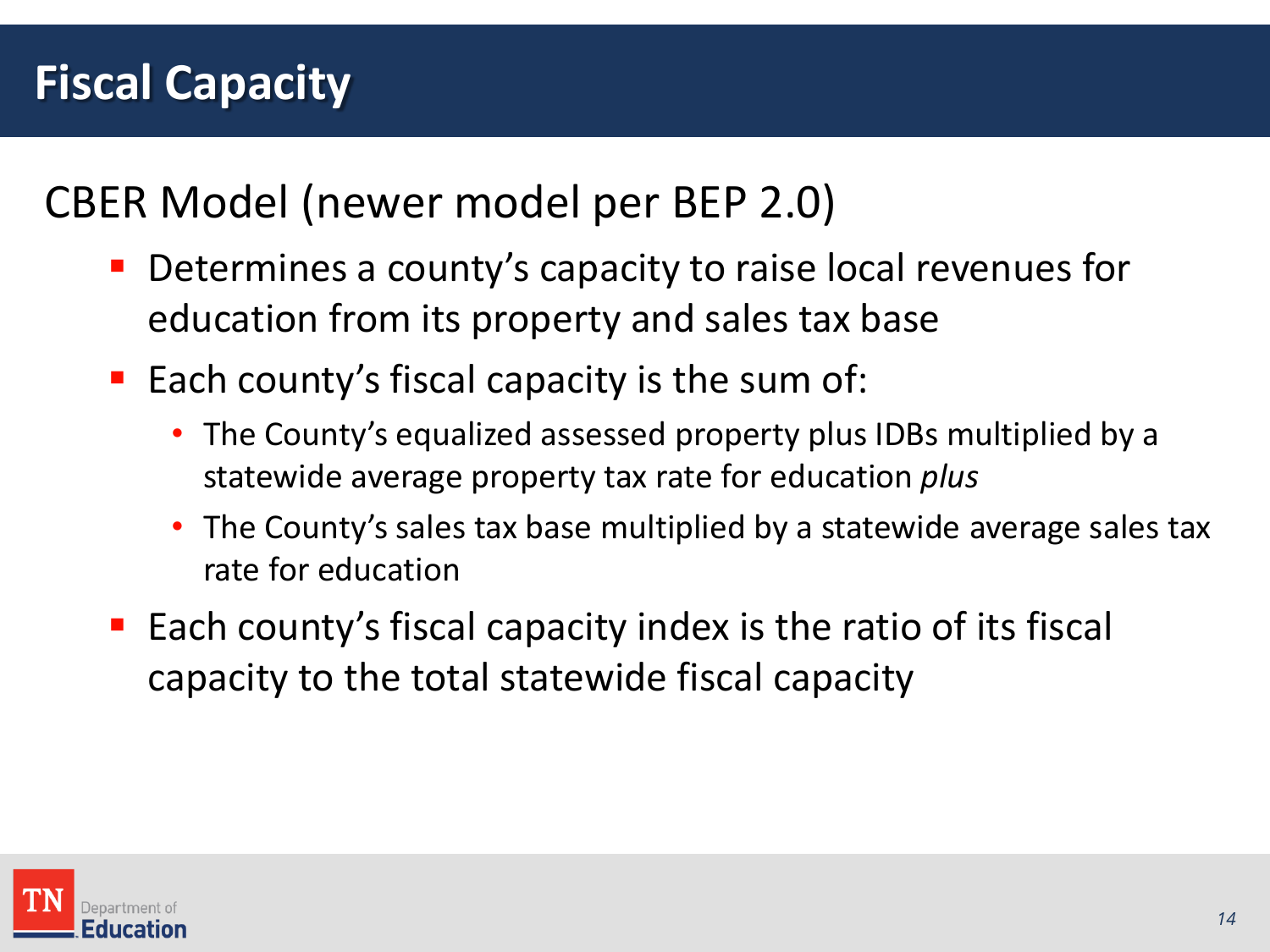TACIR Model (complex multiple-regression model)

- Per pupil own-source revenue
- Per pupil equalized property assessment
- Per pupil taxable sales
- Per capita income
- Tax Burden
- Service Burden

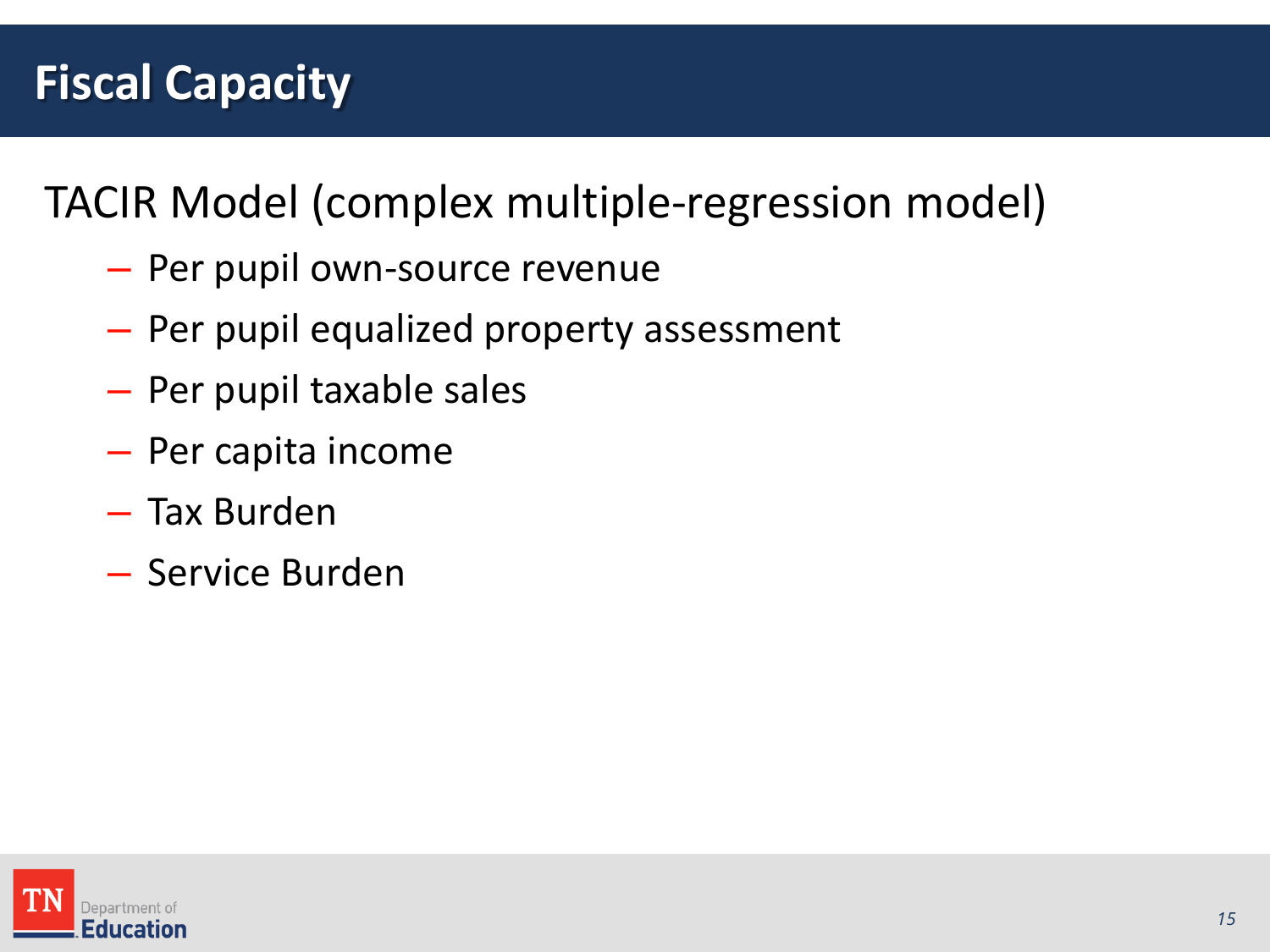## **Fiscal Capacity Used in FY 15 BEP**

- 50% of TACIR Model & 50% of CBER Model
- Volunteer County Index

– (TACIR Capacity Index x 50%) + (CBER Capacity Index x 50%)

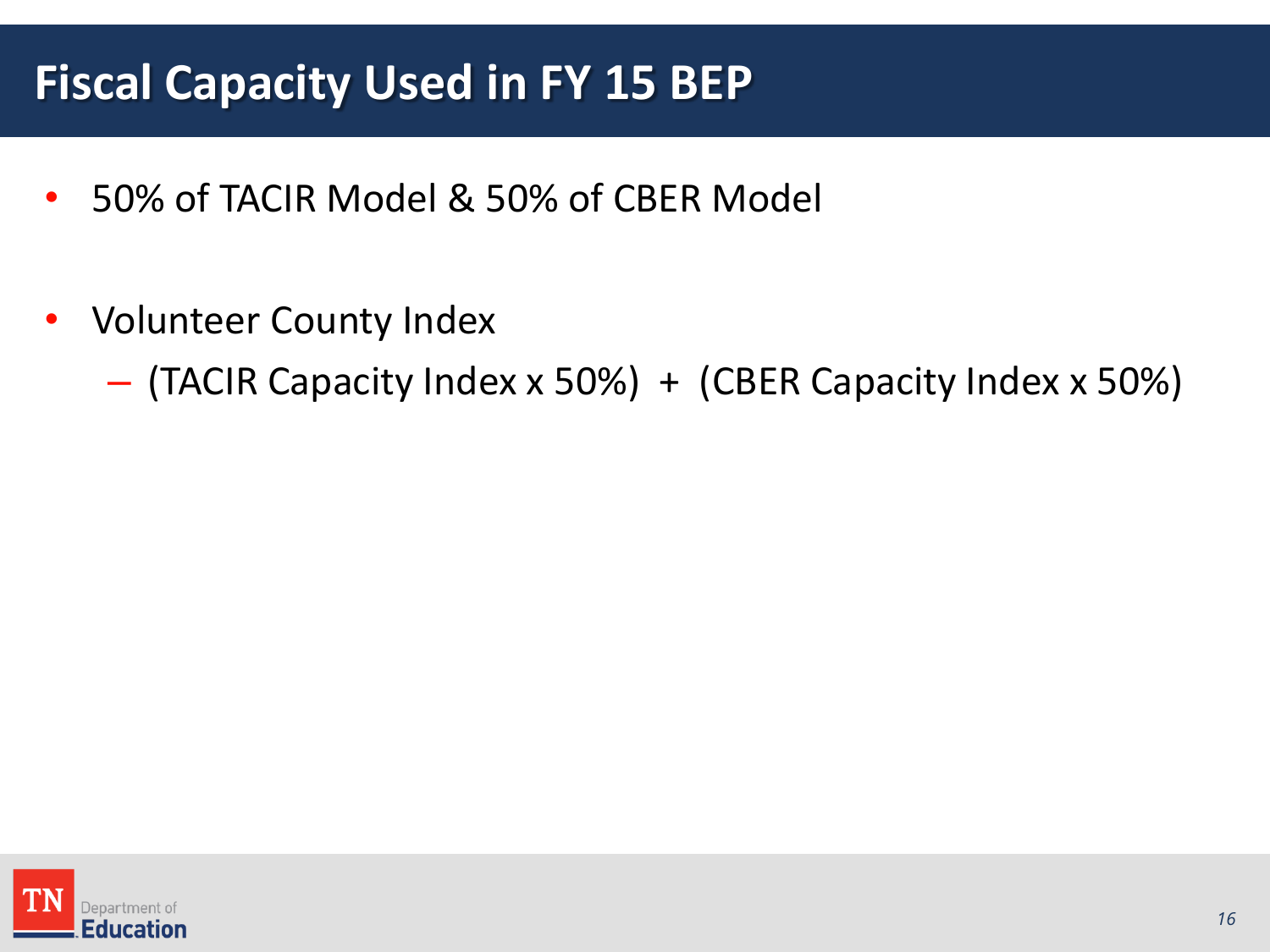# **Stability Provision**

- An LEA is on stability if the total state BEP funds it generates in the current year are less than the total state BEP funds generated the previous year
- Occurs most often due to declining ADMs
- Provides a one-year grace period before funding is reduced
- Currently affects 23 districts (\$3 million)
	- $-$  FY 15 = 57 districts (\$17 million)

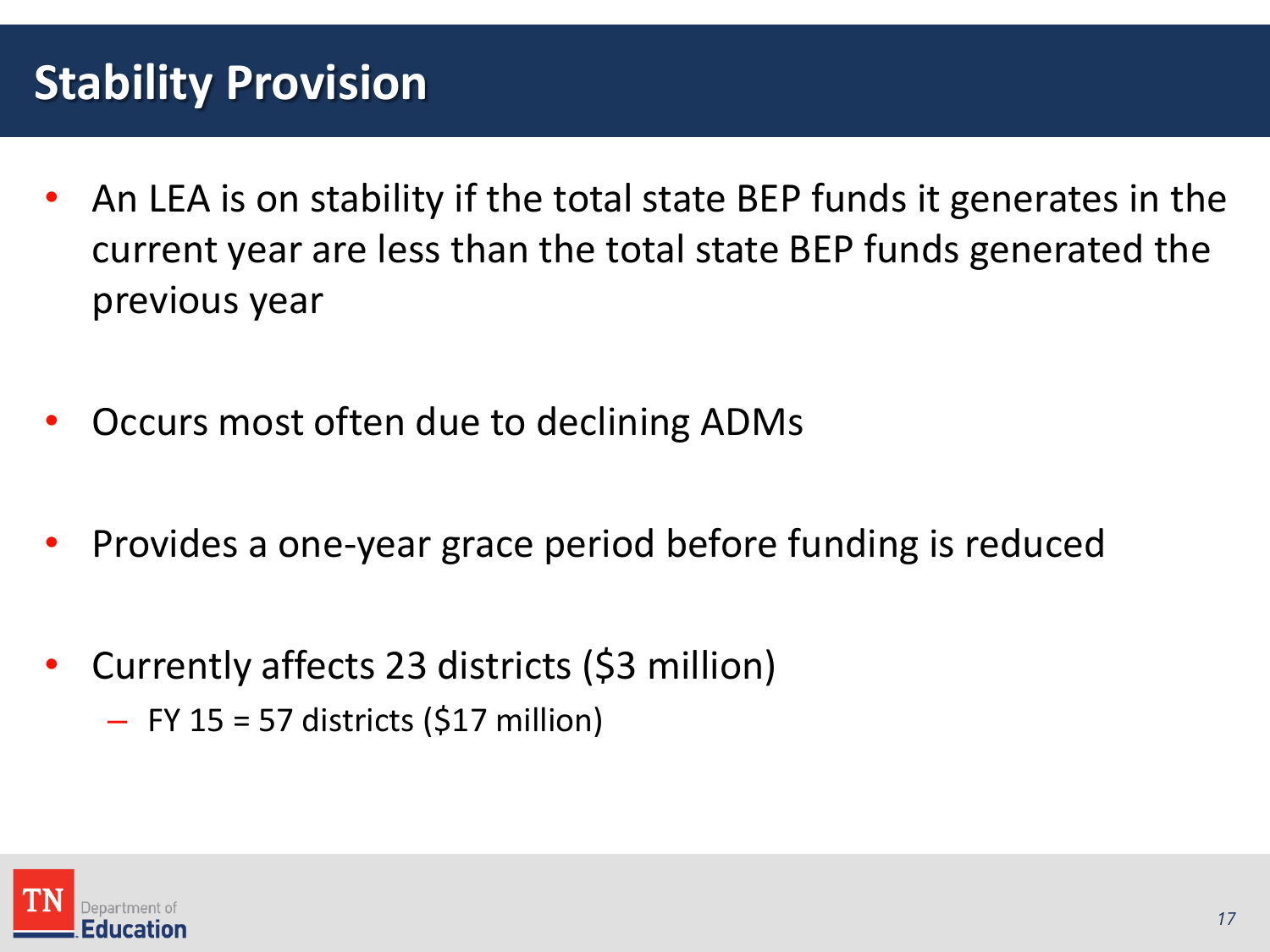#### **Baseline Provision**

- An LEA is on baseline if the total state BEP funds it generates in the current year are less than the total state BEP funds generated in 2006-07 (per BEP 2.0)
- Essentially, baseline systems receive funding at a level greater than the formula, by itself, generates
- Currently affects 11 districts (\$9 million)

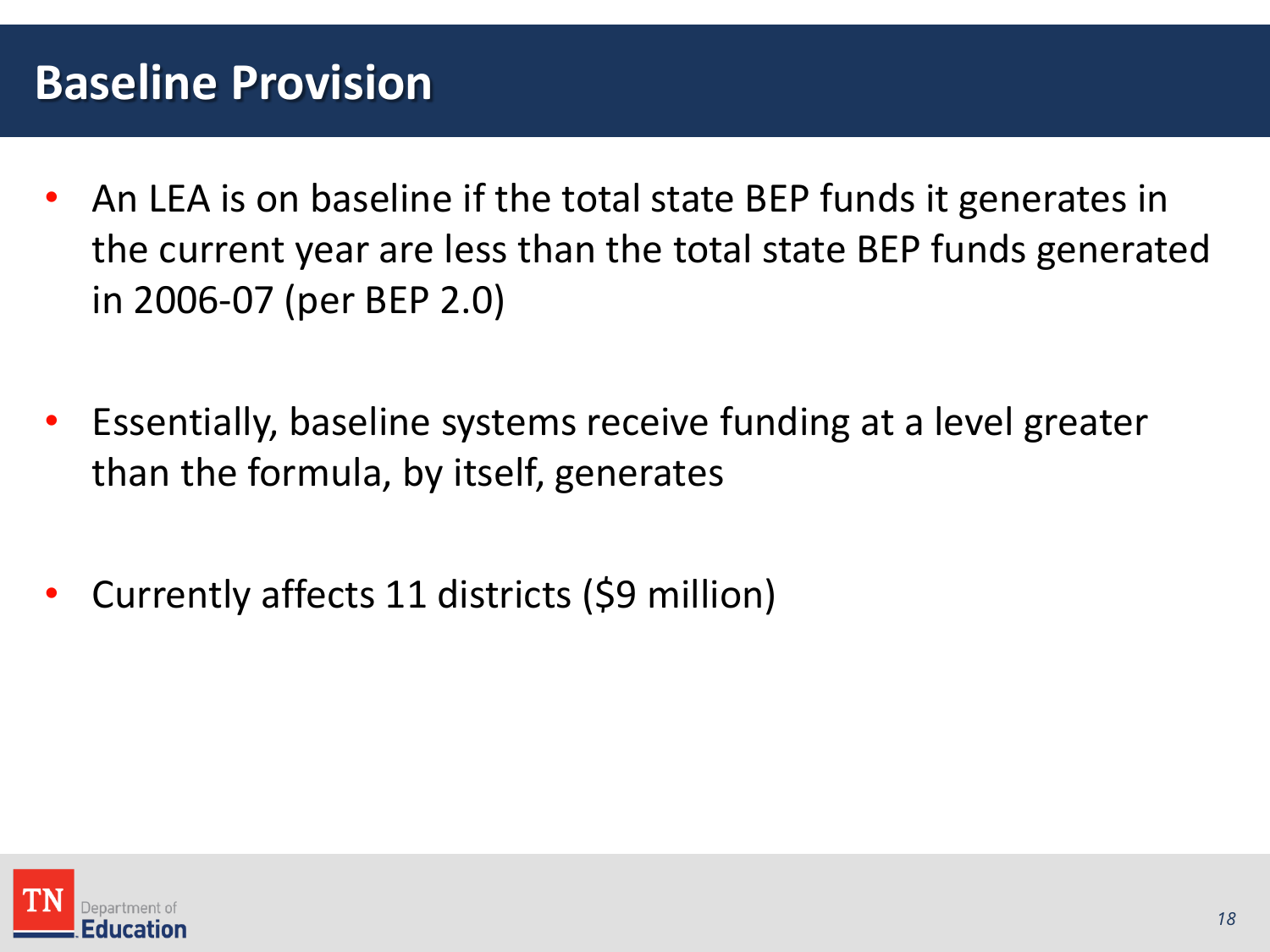# **Cost Differential Factor (CDF)**

- Used to adjust BEP funding in systems where the cost of living in the county is greater than the statewide average
- Compares county wages in non-government industries to statewide wages
- Counties with above-average wages according to this index receive an increase
- Eliminated in BEP 2.0
- Counties receiving an adjustment currently receive 50% of the calculated CDF due to 50/50 TACIR/CBER split
- Currently affects 16 districts (\$89.5 million)
	- $-$  FY 15 = 16 districts (\$66 million)

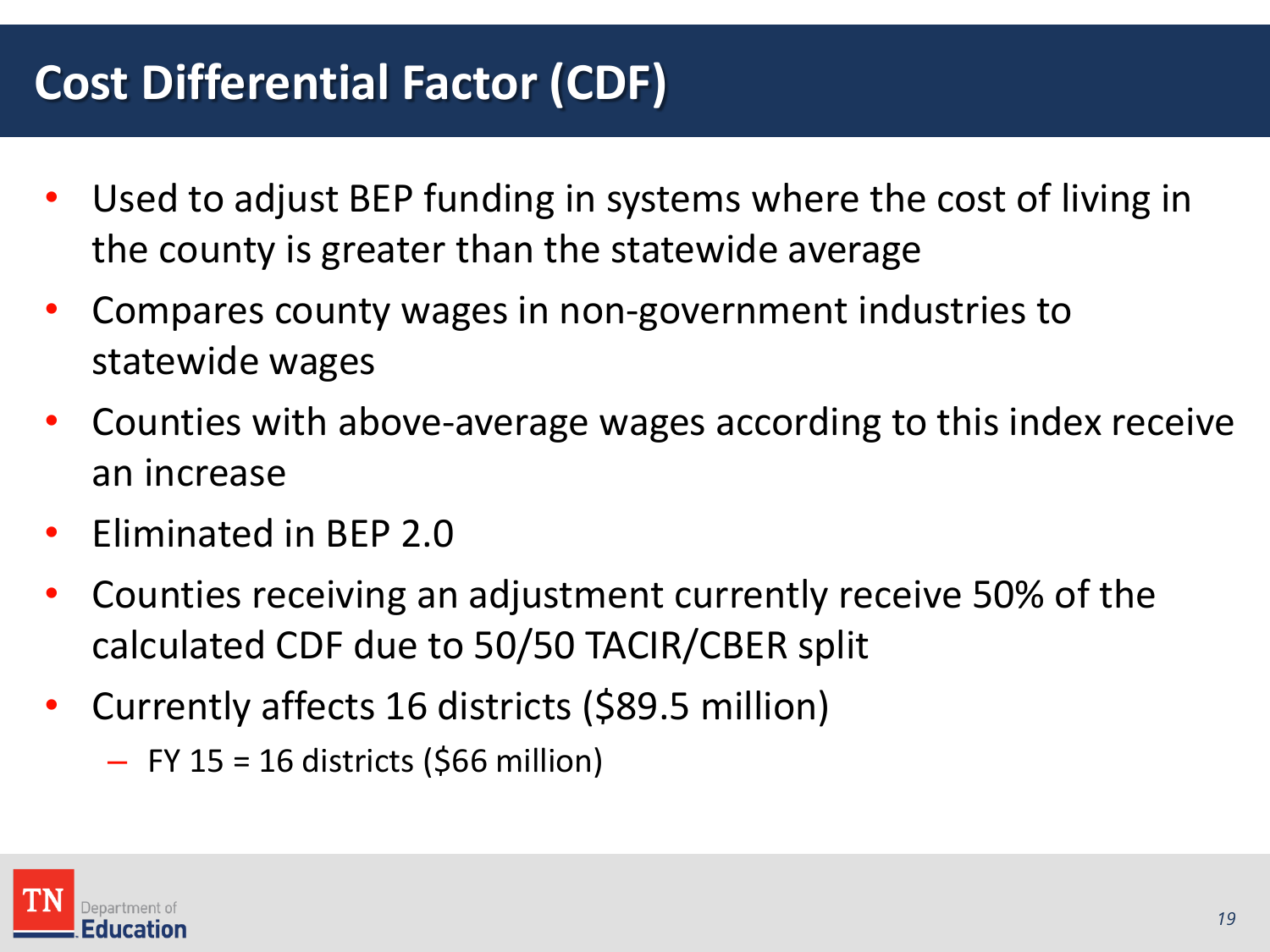# **Maintenance of Effort**

- Separate from BEP, although BEP match requirement factors into **MOF**
- Supplanting test used to ensure maintenance of local effort
- Governed by TCA 49-2-203 and TCA 49-3-314
- Budgeted local revenue must be equal to or greater than the previous year's budgeted amount, unless ADMs have decreased or unless there is a local agreement for one-time expenditures

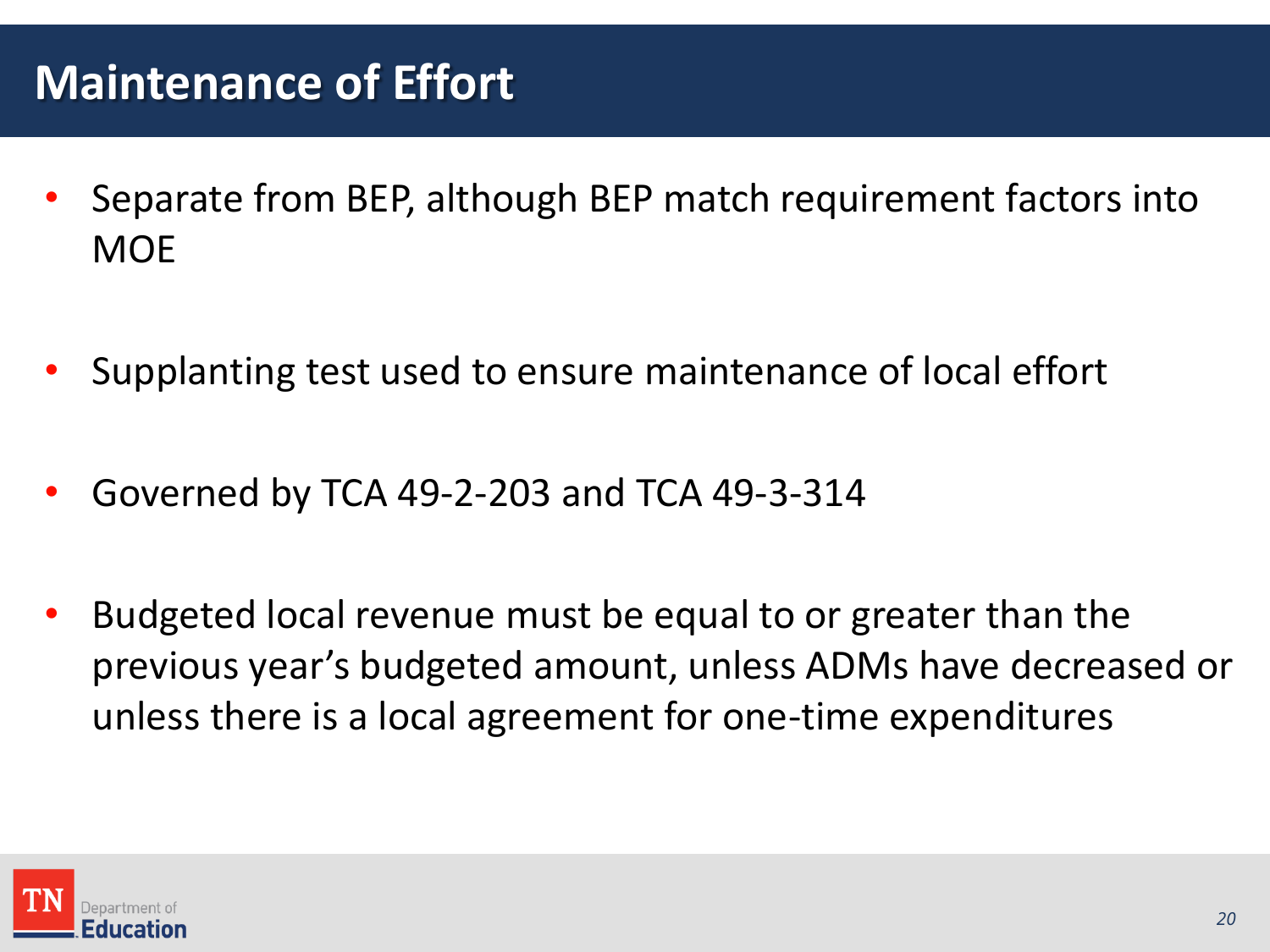#### **BEP Task Force**

- Established by Governor Haslam in 2014; 12 members appointed, including Executive Director of SBE
- Last major revision to the BEP in 2007 (BEP 2.0) with considerable change in education since
- Task Force charged with examining the state's method of distributing resources within the BEP to school districts throughout the state
- Distinct from the BEP Review Committee
- No predetermined outcome

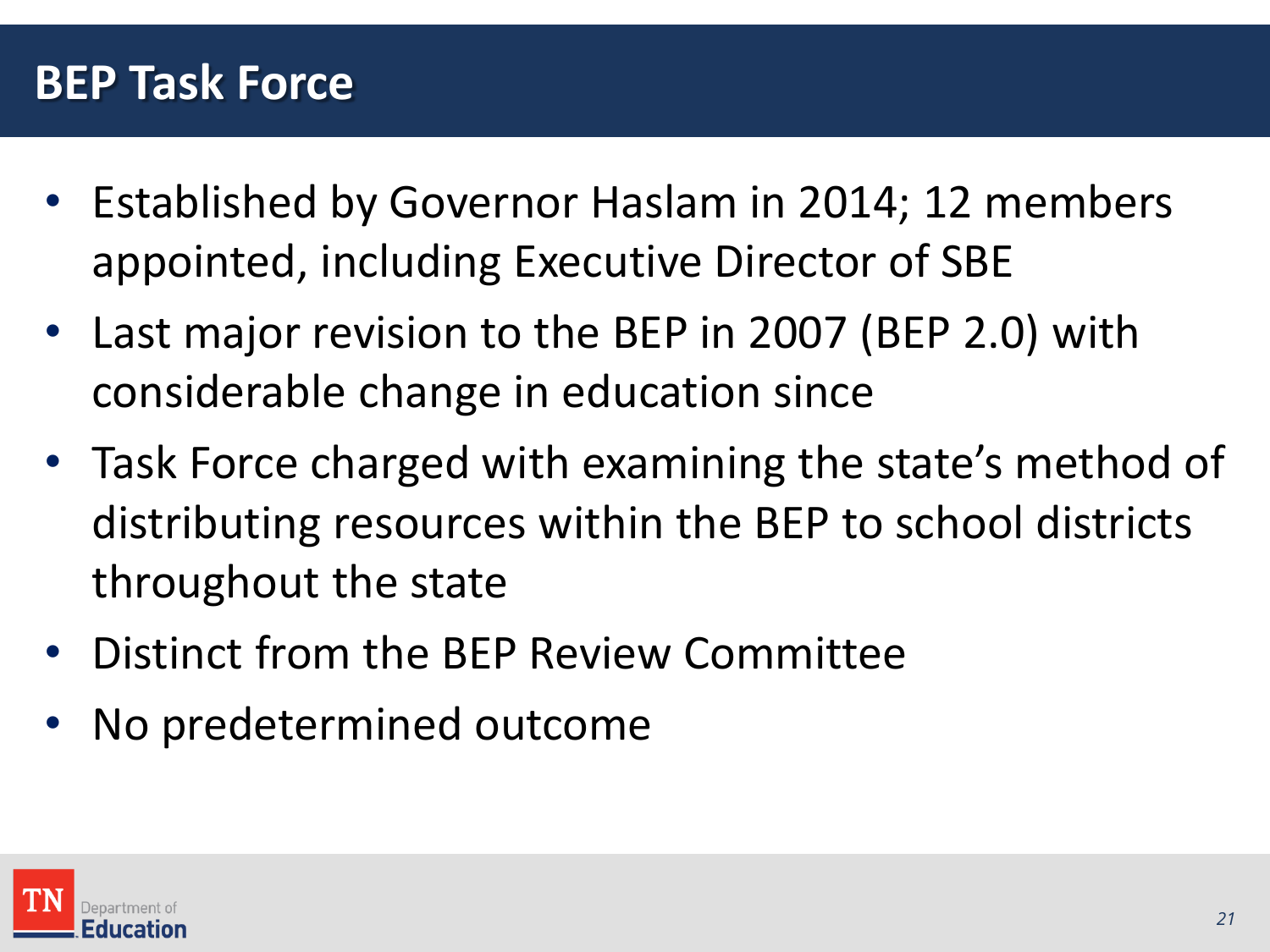- Task Force Status Report submitted to the Governor earlier this year
- Focused on four key principles with five recommendations related to those principles
- Final meeting took place on September 17 with focus on principles and recommendations identified in the status report

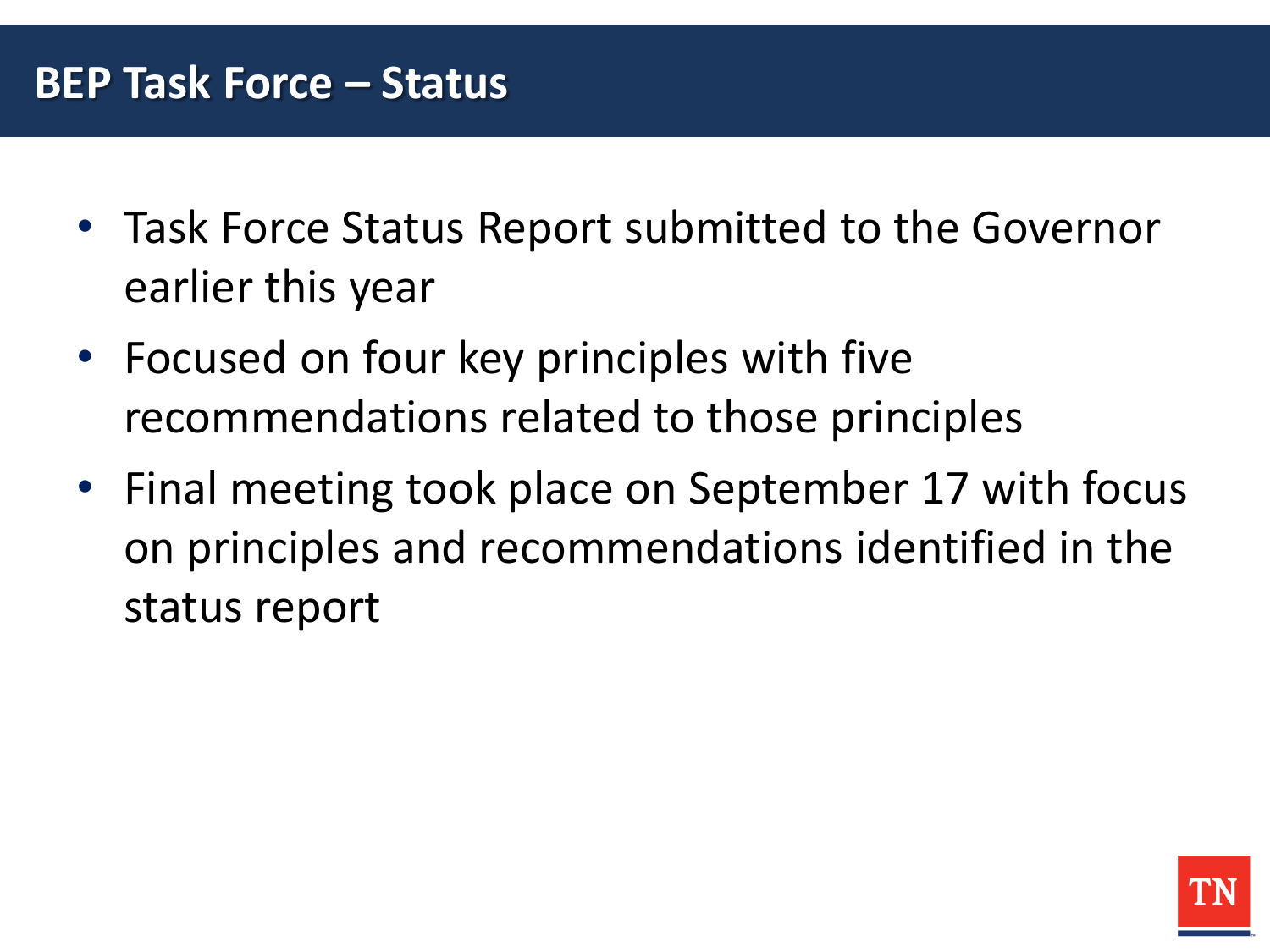# **Identified Principles**

- 1. Equity
- 2. Efficiency and Effectiveness
- 3. Flexibility and Innovation
- 4. Transparency

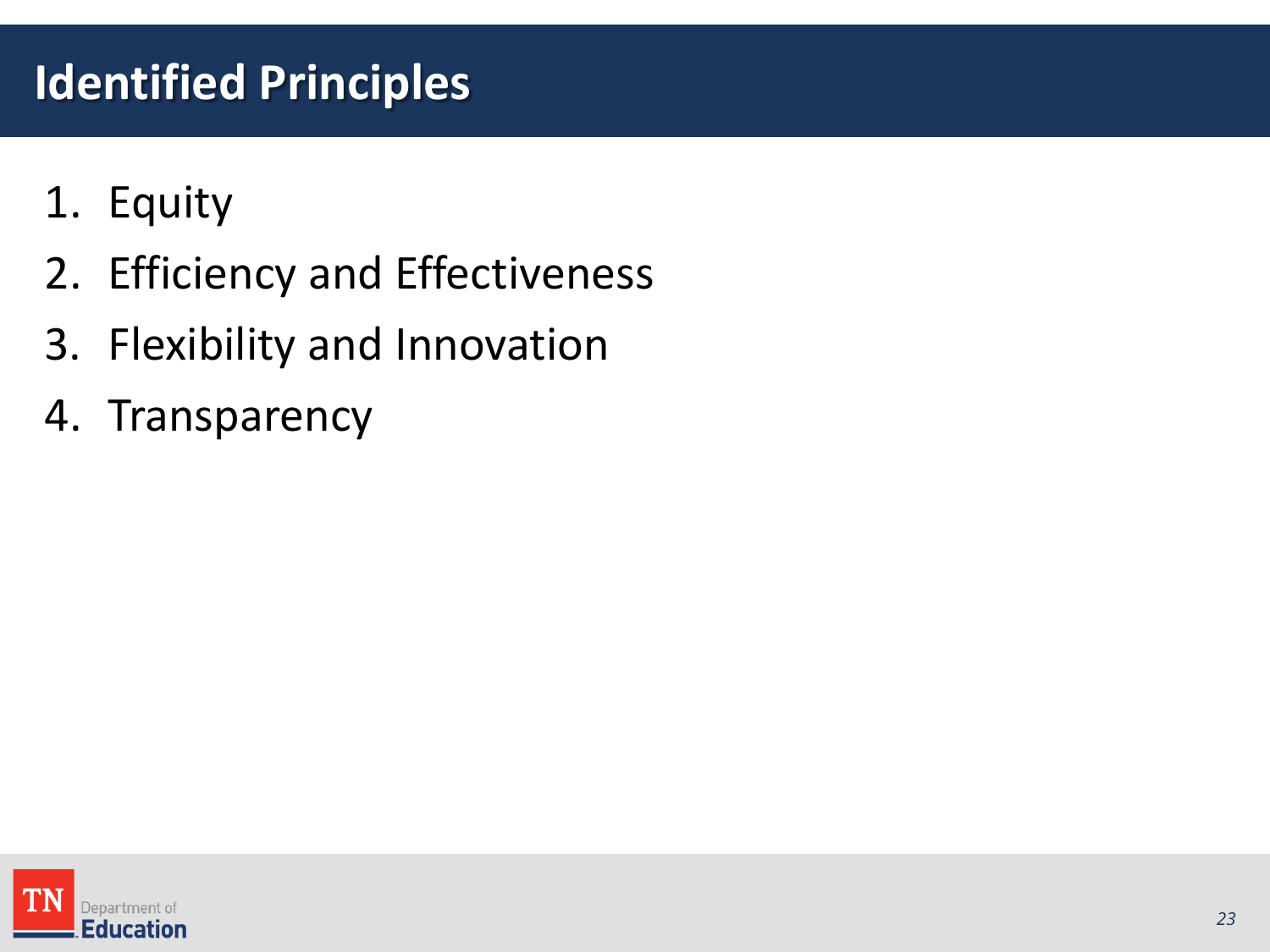**The BEP should incorporate one fiscal capacity model with one set of components**

- Currently at 50/50 split TACIR/CBER
- BEP 2.0 designed to move to 100% CBER

*Principles Addressed: Transparency, Equity*

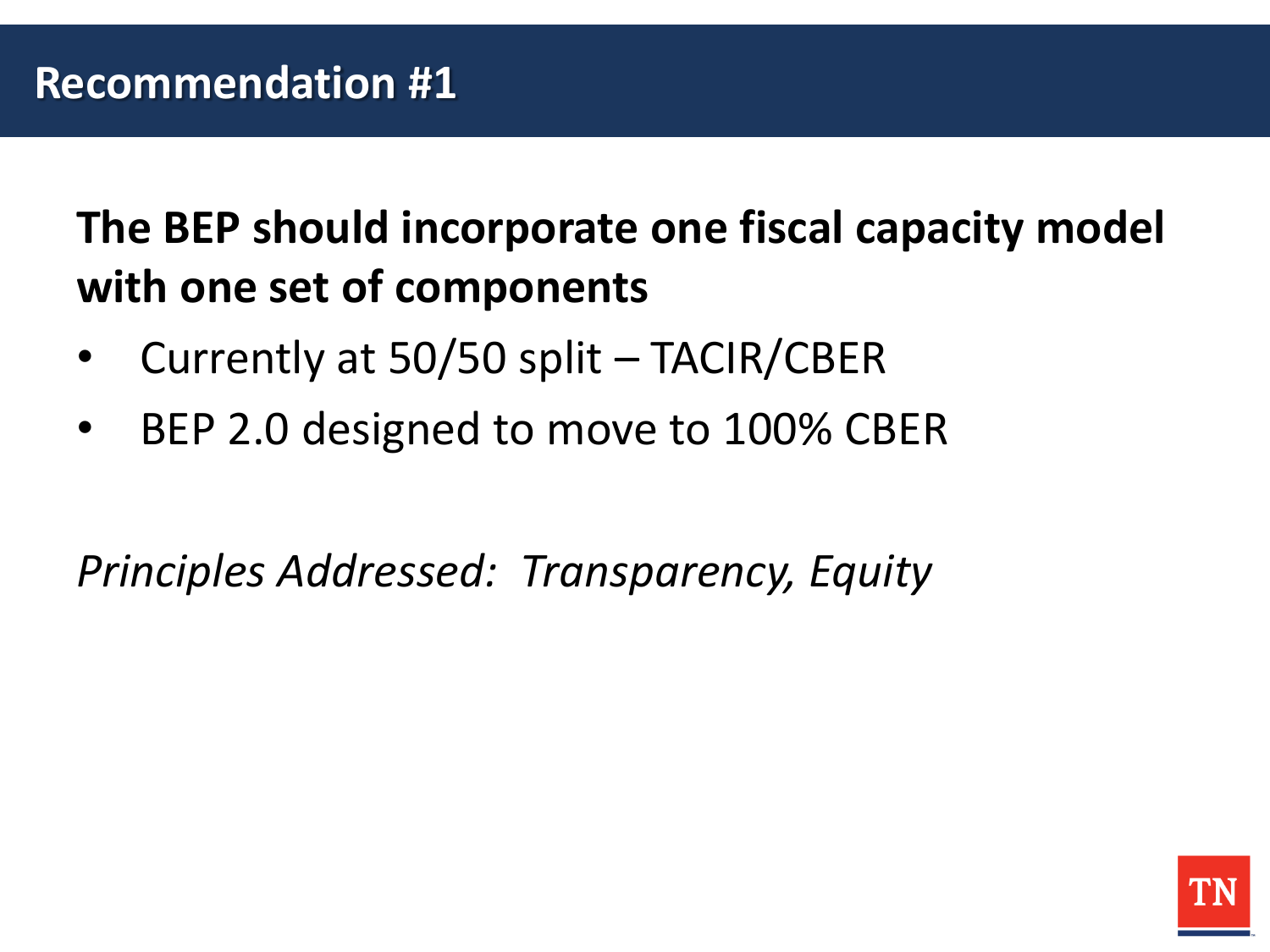**The BEP's fiscal capacity model should, to every extent possible, measure the ability of each local government entity with established schools to fund education**

- Current models are county-level 95 indices for 141 districts
- Complexity of the state's laws, rules and regulations make implementation of a system-level model extremely difficult

*Principles Addressed: Transparency, Equity*

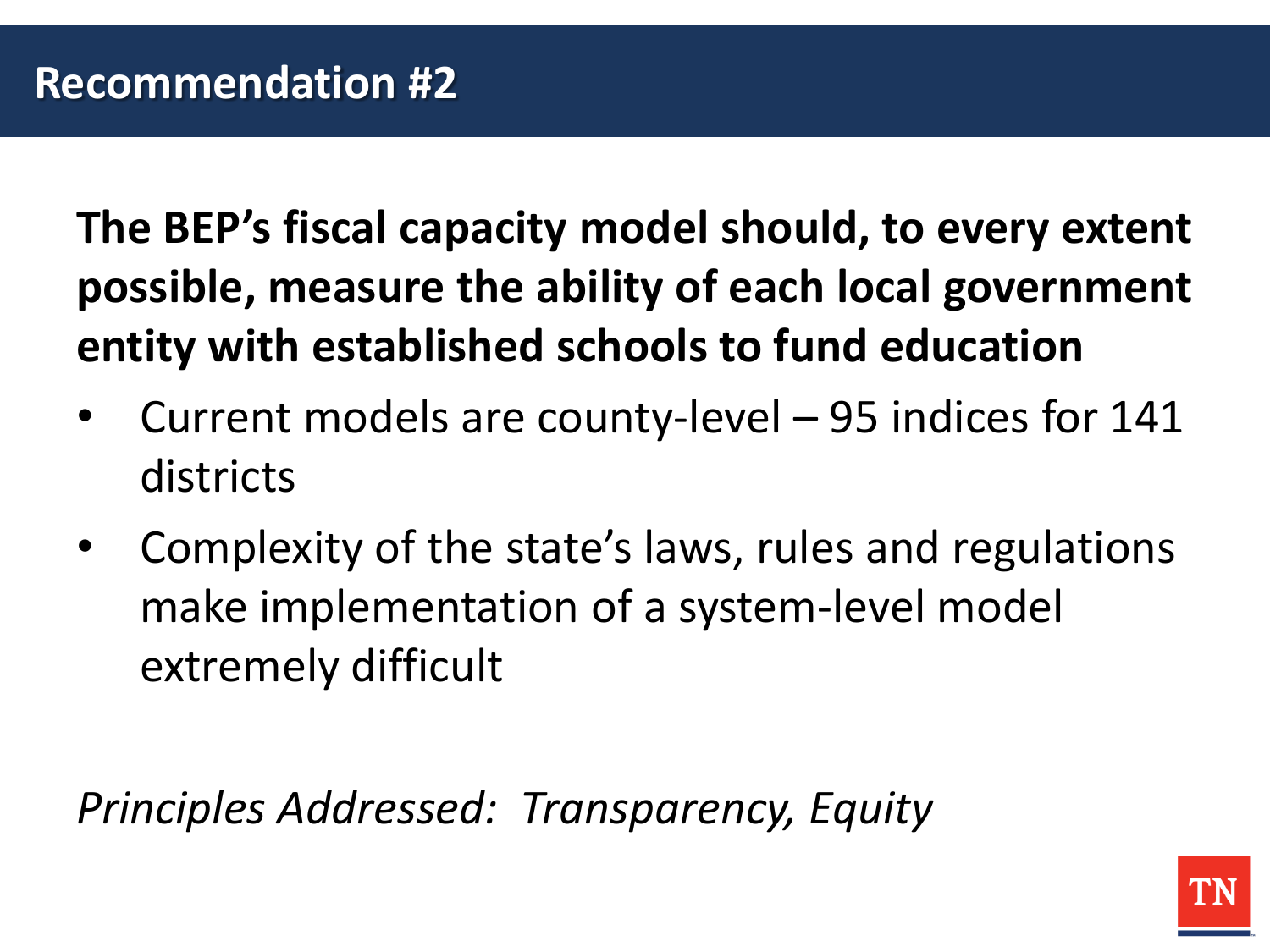**To the extent possible, the BEP should allocate resources on the basis of students with funds attached to each student based on need**

- TN is one of six states that allocates funds in the form of units with specific funding allocations tied to each unit
- Unit cost models more difficult to adjust for changing conditions
- Calculations of units can be difficult and lead to criticism about method or transparency
- Student-based allocation model appropriate for further consideration

*Principles Addressed: Equity, Efficiency and Effectiveness, Flexibility and Innovation, Transparency*

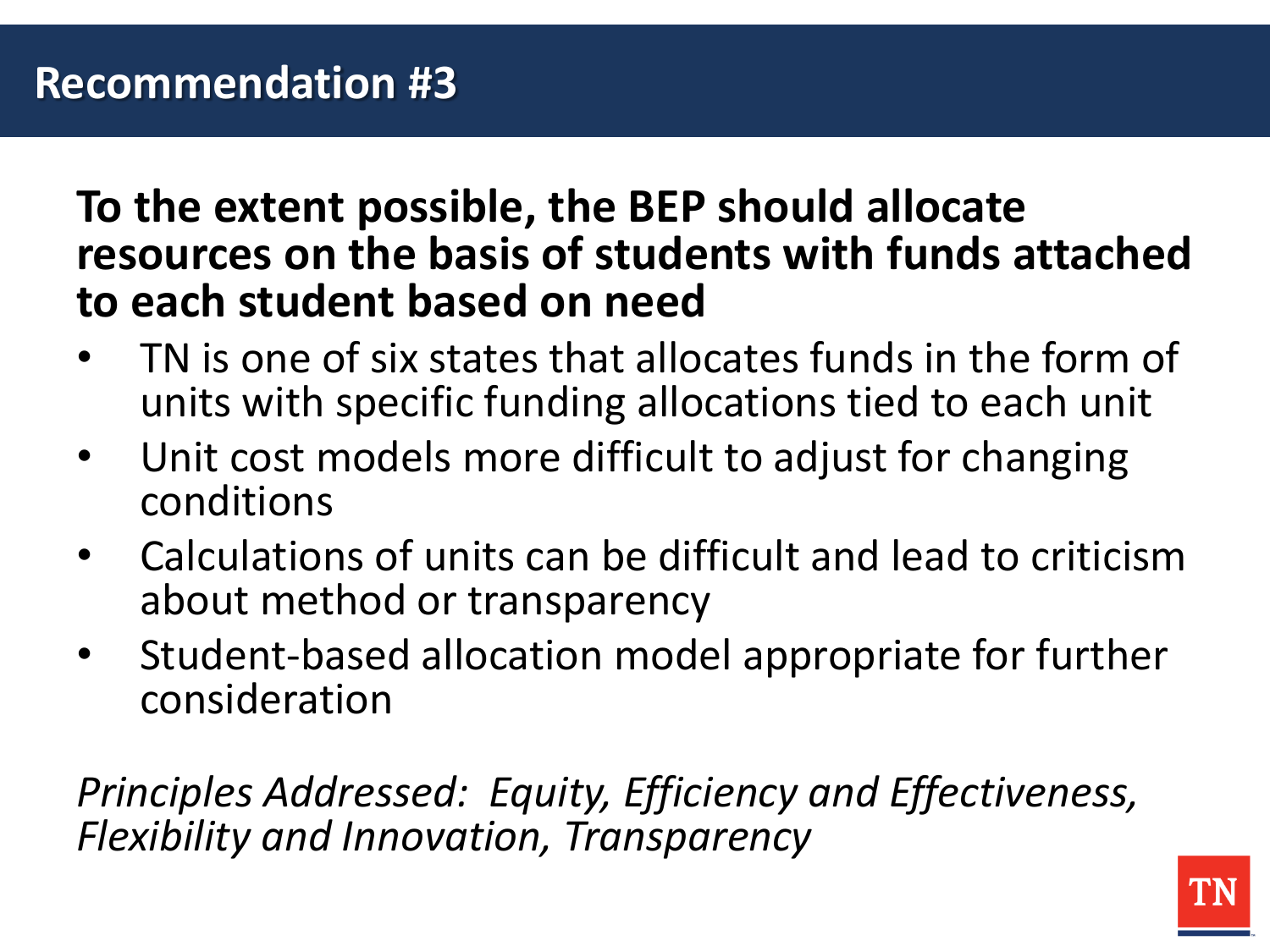**The BEP Task Force should couple any major recommended structural changes to the BEP with appropriate phase-in mechanisms**

- Revisions to the BEP fiscal capacity model will result in some districts generating more state funding and some generating less
- Phase-in provisions create additional challenges but can reduce negative impact

*Principles Addressed: Efficiency and Effectiveness*

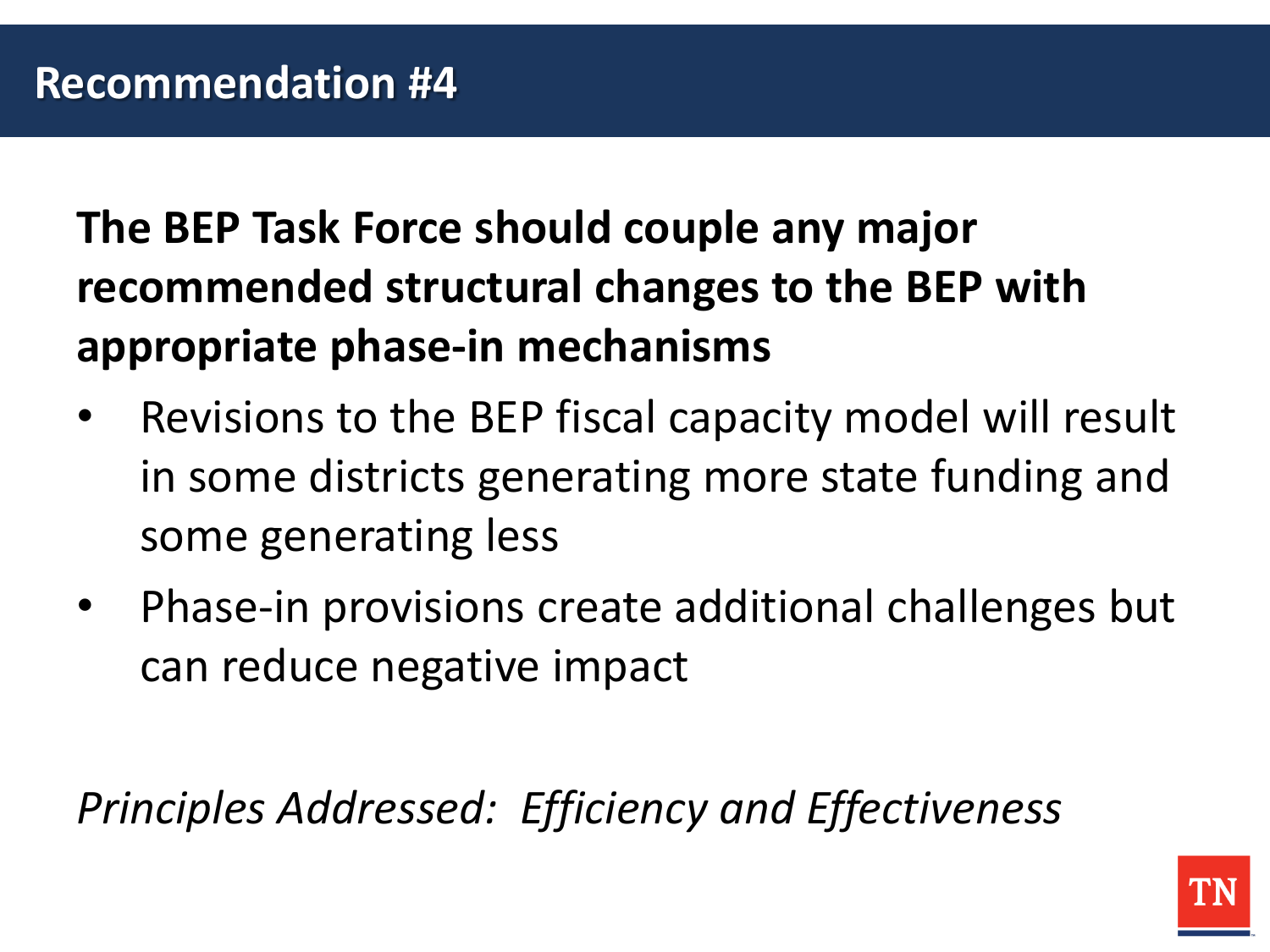**The BEP Task Force should strive to ensure that the public has easy access to clear and intelligible information about how education funding is being distributed and spent**

- A common criticism of the BEP is the lack of clear information that is understandable to the public
- Considerable efforts have been made to provide information on state and district funding but school level funding information still lacking

*Principles Addressed: Equity, Efficiency and Effectiveness, Transparency*

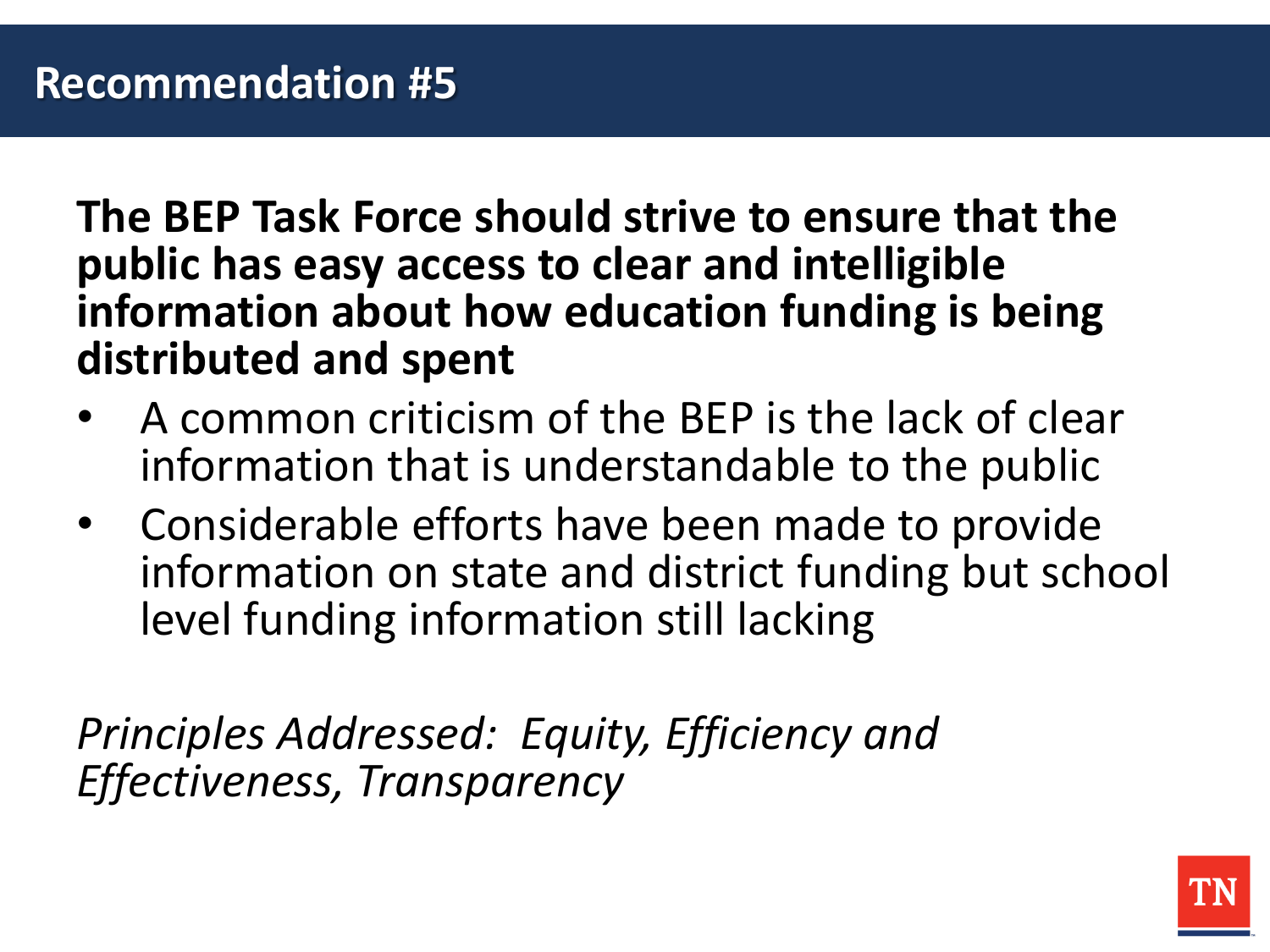# **For Additional Information**

- Tennessee Basic Education Program: An Analysis
	- <http://www.comptroller1.state.tn.us/orea/>
	- See legislative brief
- State Board of Education
	- <http://www.tn.gov/sbe/bep.shtml>
	- BEP Blue Book up to date data on BEP components
	- BEP Handbook comprehensive guide on calculations
- BEP Task Force Status Report
	- <http://tn.gov/education/topic/finance>